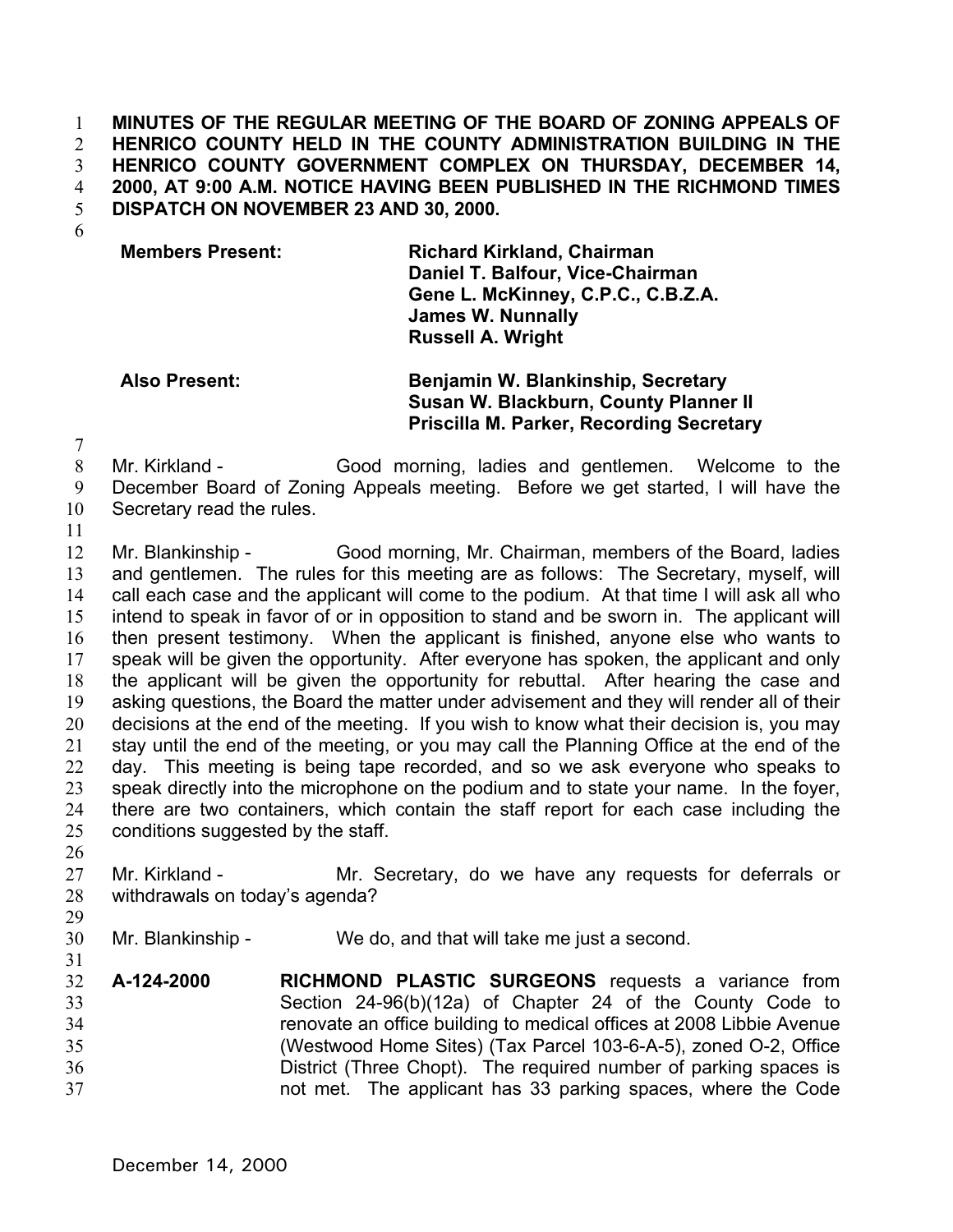| 38<br>39<br>40                               |                                         | requires 41 parking spaces. The applicant requests a variance of 8<br>parking spaces.                                                                                                                                                                                                                                                                                                                                                                             |
|----------------------------------------------|-----------------------------------------|-------------------------------------------------------------------------------------------------------------------------------------------------------------------------------------------------------------------------------------------------------------------------------------------------------------------------------------------------------------------------------------------------------------------------------------------------------------------|
| 41<br>42<br>43                               | Mr. Blankinship -<br>without prejudice. | Plastic Surgeons has requested withdrawal<br>Richmond                                                                                                                                                                                                                                                                                                                                                                                                             |
| 44<br>45<br>46                               | Mr. Kirkland -<br>prejudice.            | Do I have a motion on the A-124-2000 withdrawal without                                                                                                                                                                                                                                                                                                                                                                                                           |
| 47<br>48<br>49                               |                                         | Upon a motion by Mr. Wright, seconded by Mr. McKinney, the Board granted the<br>withdrawal of A-124-2000 without prejudice.                                                                                                                                                                                                                                                                                                                                       |
| 50<br>51<br>52<br>53                         | Affirmative:<br>Negative:<br>Absent:    | 5<br>Balfour, Kirkland, McKinney, Nunnally, Wright<br>0<br>$\overline{0}$                                                                                                                                                                                                                                                                                                                                                                                         |
| 54<br>55<br>56<br>57<br>58<br>59<br>60<br>61 | A-125-2000                              | JAMES T. AND BRENDA D. CHRISTMAS request a variance from<br>Section 24-94 of Chapter 24 of the County Code to build a sunroom<br>at 109 Adingham Court (River Place) (Tax Parcel 111-19-B-3),<br>zoned R-1, One-Family Residence District (Tuckahoe). The rear<br>yard setback is not met. The applicants have 41 feet rear yard<br>setback, where the Code requires 50 feet rear yard setback. The<br>applicants request a variance of 9 feet rear yard setback. |
| 62<br>63                                     | Mr. Blankinship -                       | They have requested a deferral to the January meeting.                                                                                                                                                                                                                                                                                                                                                                                                            |
| 64<br>65                                     | Mr. Kirkland -                          | A-125-2000 for deferral to the next meeting in January.                                                                                                                                                                                                                                                                                                                                                                                                           |
| 66<br>67<br>68                               |                                         | Upon a motion by Mr. Balfour, seconded by Mr. Wright, the Board granted the deferral<br>of A-125-2000 to the January 25, 2001 meeting.                                                                                                                                                                                                                                                                                                                            |
| 69<br>$70\,$<br>71<br>72                     | Affirmative:<br>Negative:<br>Absent:    | Balfour, Kirkland, McKinney, Nunnally, Wright<br>5<br>0<br>0                                                                                                                                                                                                                                                                                                                                                                                                      |
| 73<br>74<br>75<br>76<br>77                   | <b>UP-37-2000</b>                       | <b>TRULIANT FEDERAL CREDIT UNION</b> requests a temporary<br>conditional use permit pursuant to Section $24-116(c)(1)$ of Chapter<br>24 of the County Code to locate a temporary bank structure at 3701<br>Cox Road (Tax Parcels 48-A-42, 43, 43A and 55 (part), zoned B-<br>2C, Business District (Conditional) (Three Chopt).                                                                                                                                   |
| 78<br>79<br>80<br>81<br>82                   | Mr. Kirkland -<br>Secretary.            | Is the applicant here for this case? Does anyone else wish<br>to speak on this case? If you would, sir, raise your right hand and be sworn in by the                                                                                                                                                                                                                                                                                                              |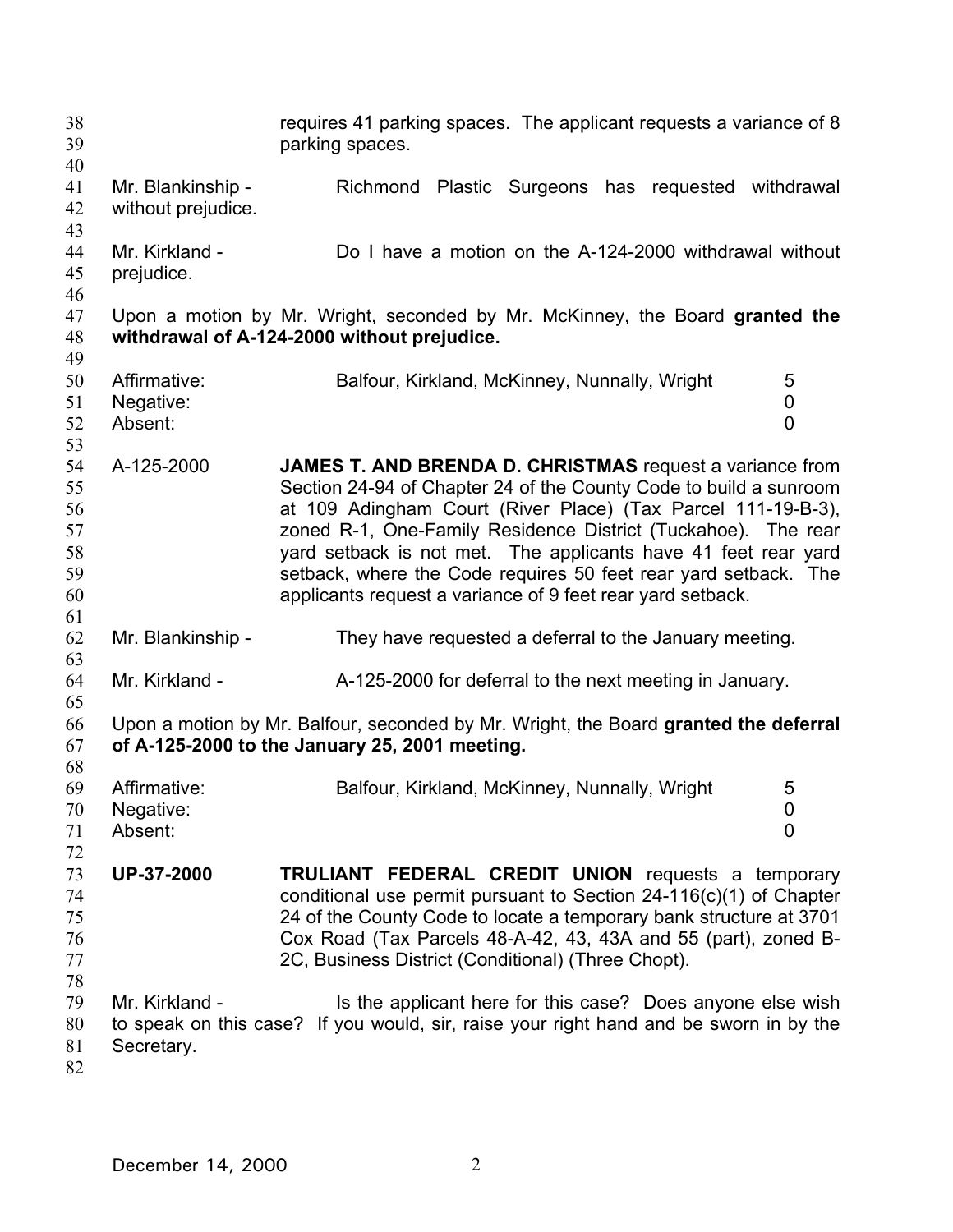Mr. Blankinship - Do you swear the testimony you are about to give is the truth, the whole truth, and nothing but the truth, so help you God? Mr. Steven LaPrade - I do. Mr. Kirkland - State your name for the record, please. Mr. LaPrade - It is Steven LaPrade. Mr. Kirkland - The Have all of your notices been turned in according to the County Code? Mr. LaPrade - Yes. Mr. Kirkland - **OK.** Proceed with your case. Mr. LaPrade - We are requesting a temporary use permit to locate a temporary facility. We hope to begin construction on a permanent facility starting in, ideally, 2000, if that facility is not available at the end of the year, we would like to have the ability to put a temporary site or a temporary unit on that site so that we can finish construction. Mr. Blankinship - The Did we understand correctly that you intend to use the trailer during 2002, not 2001? Mr. LaPrade - The Yes. That is correct. Mr. Wright - What type of facility do you propose to put on this property? Mr. LaPrade - The Musuld be a modular unit that would basically be, in essence, like the double wide that is built for a financial institution to operate with, and that would be located so that we could continue and finish the permanent site. Mr. Wright - Do you have a picture of it? Mr. LaPrade - I don't have it at this time. Mr. Wright - What is the size of this structure? Mr. LaPrade - It would be roughly 24 x 60. Mr. Kirkland - And have you read the conditions that have been proposed for this case? Mr. LaPrade - Yes.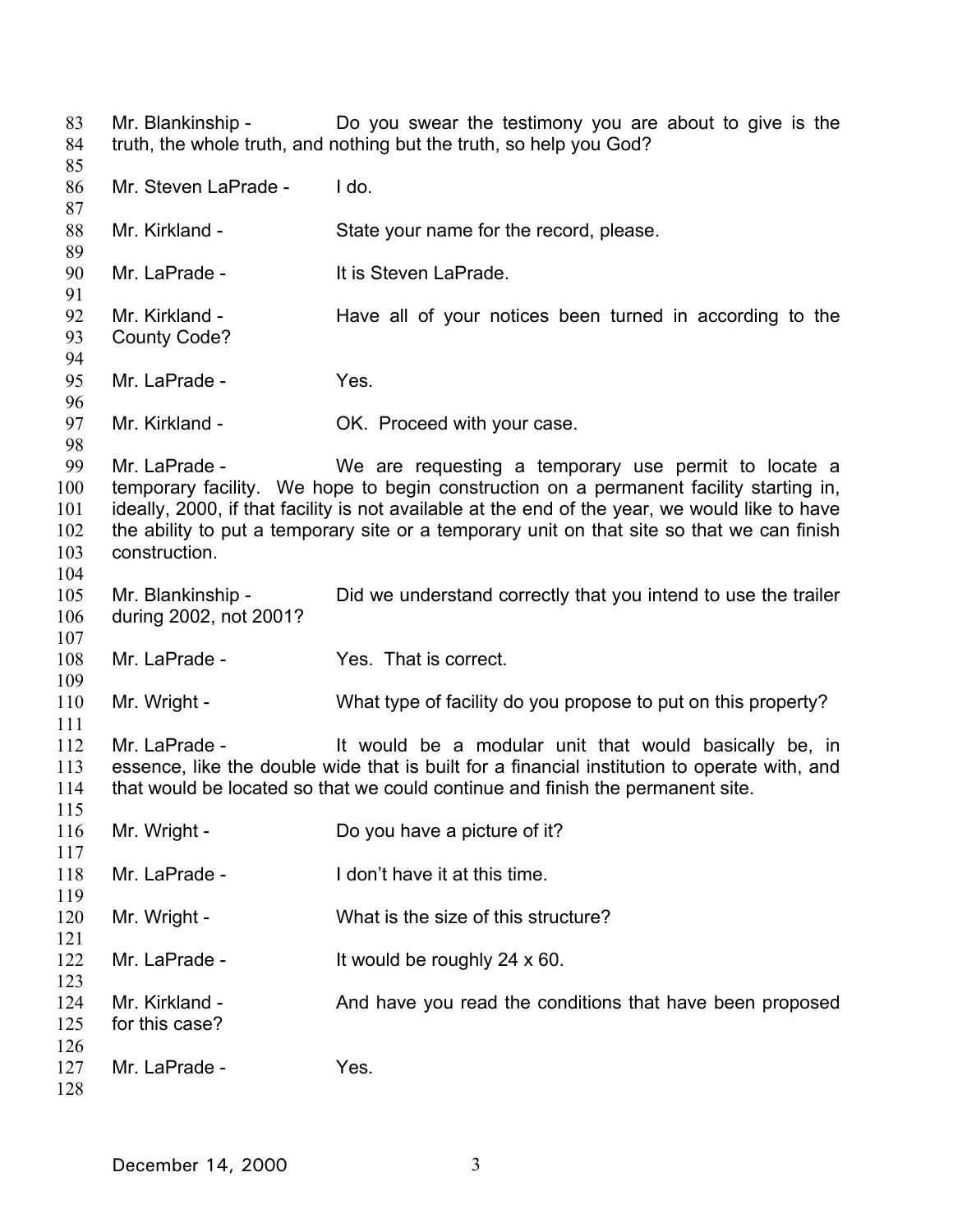Mr. Kirkland - And you definitely will not need it after December 31, 2002. Correct? Mr. LaPrade - We do not plan to need it, no, sir. Mr. Kirkland - That is the time that the conditions say this would expire, December 31, 2002. Mr. LaPrade - Yes. sir. Mr. Kirkland - The And you are aware of that? Mr. LaPrade - Yes, sir. Mr. McKinney - When do you plan to put it up? What is the time for this place? Mr. LaPrade - It would be very close, either November or December of next year, 2001. We currently operate out of a property we have a lease on that would expire the end of next year, so if we need to, we would like to be able to move into this facility toward the end of next year. Mr. McKinney - Why can't (unintelligible) the permit it will be built under? Mr. LaPrade - We certainly hope that it will be. If it is not completed by that time, then we may need this temporary unit while that permanent location gets completed. Mr. McKinney - Why don't you bring this back to us later instead of now? Mr. LaPrade - We can certainly do that. We just kind of wanted to get the bases covered and that way we have something available to us at the end of next year if we are not able to have this completed project done. Mr. McKinney - Has the land been purchased? Mr. LaPrade - Yes. sir. Mr. McKinney - Do you have a POD on that? Mr. LaPrade - No, sir. We are in the process of putting that together. Mr. Wright - Is this going to be like a Usry modular? Mr. LaPrade - Yes. sir.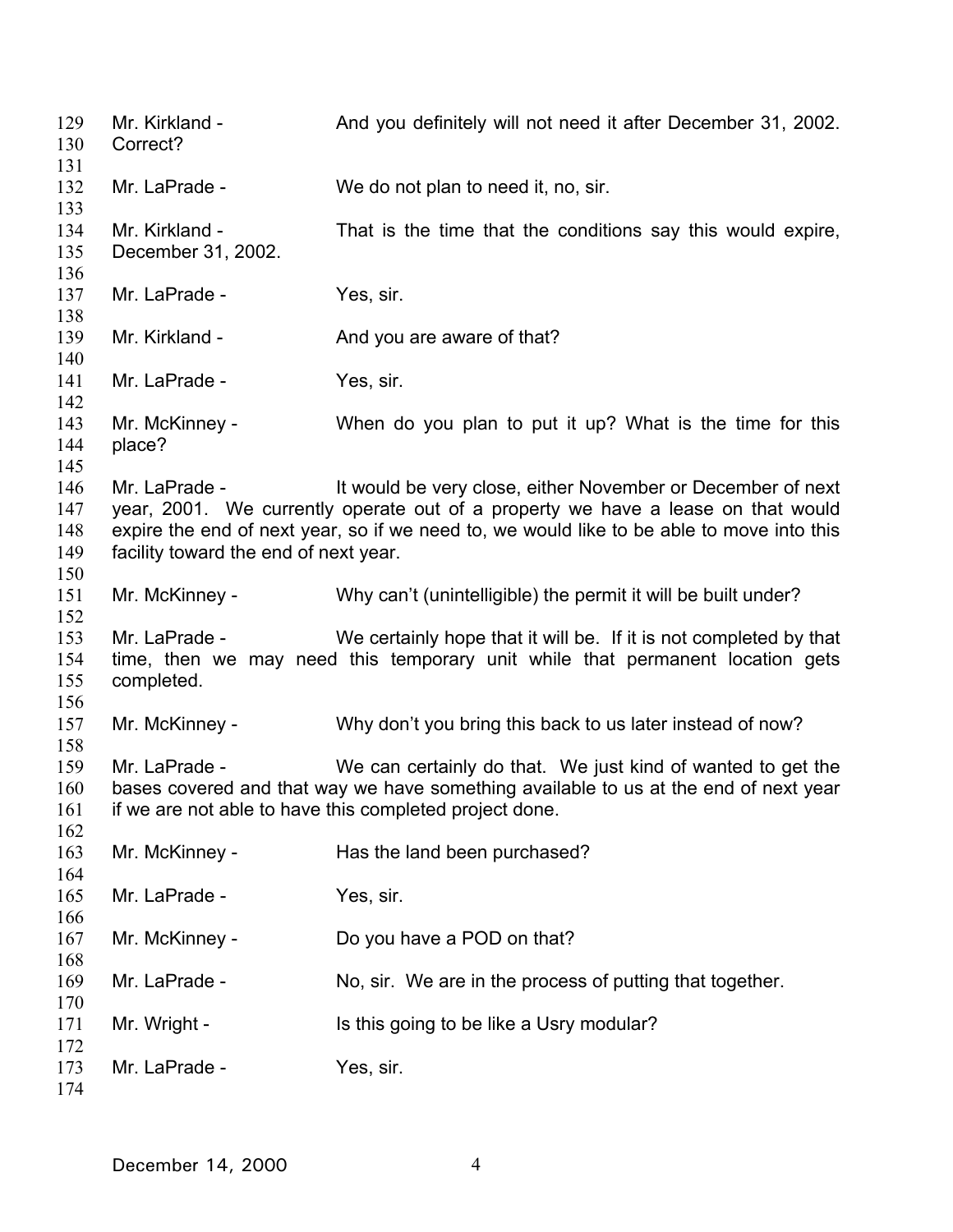Mr. Kirkland - I don't see a condition in here that would condition this on not being utilized if the permanent facility is constructed. Don't you think we should have something of that nature? Mr. Blankinship - That is a good idea. Yes, sir. Mr. Wright - I think that would take care of it, if we put something in here that says that if they have the permanent facilities constructed, they would not be able to utilize this. Mr. McKinney - The Muslim of the McKinney - The McMuslim Intervalse null. Mr. Blankinship - Make that Condition No. 9. Mr. McKinney - The doesn't plan on putting it in until October or November of 2001, shouldn't that be the starting date on the permit? Mr. Blankinship - The start date is today if it is passed. Mr. McKinney - That is what I am bringing up. Mr. Kirkland - Like you said, why wait and do it now and come back later. He has already made the application. When would you need for this to begin? What would be a comfortable time for this to begin? To commence? Mr. LaPrade - To actually have the site on there as I mentioned before, there shouldn't be any problem to have that October or November or December. All we want to do basically, if need be, is to be able to put the unit on there and make sure it is set up and that we can operate come January 1, if necessary, and… Mr. Wright - **How about October then?** Is October good? Is that going to squeeze you? Mr. LaPrade - In my eyes, I think that would be fine. Mr. Kirkland - We could put it that it will begin October 1. Mr. McKinney - Corober 1, 2001 and expire on December 31, 2002. Mr. Wright - Yes. Mr. Kirkland - With a further condition that if the permit facility is located on the property, you would not install this trailer. Mr. LaPrade - Yes. sir.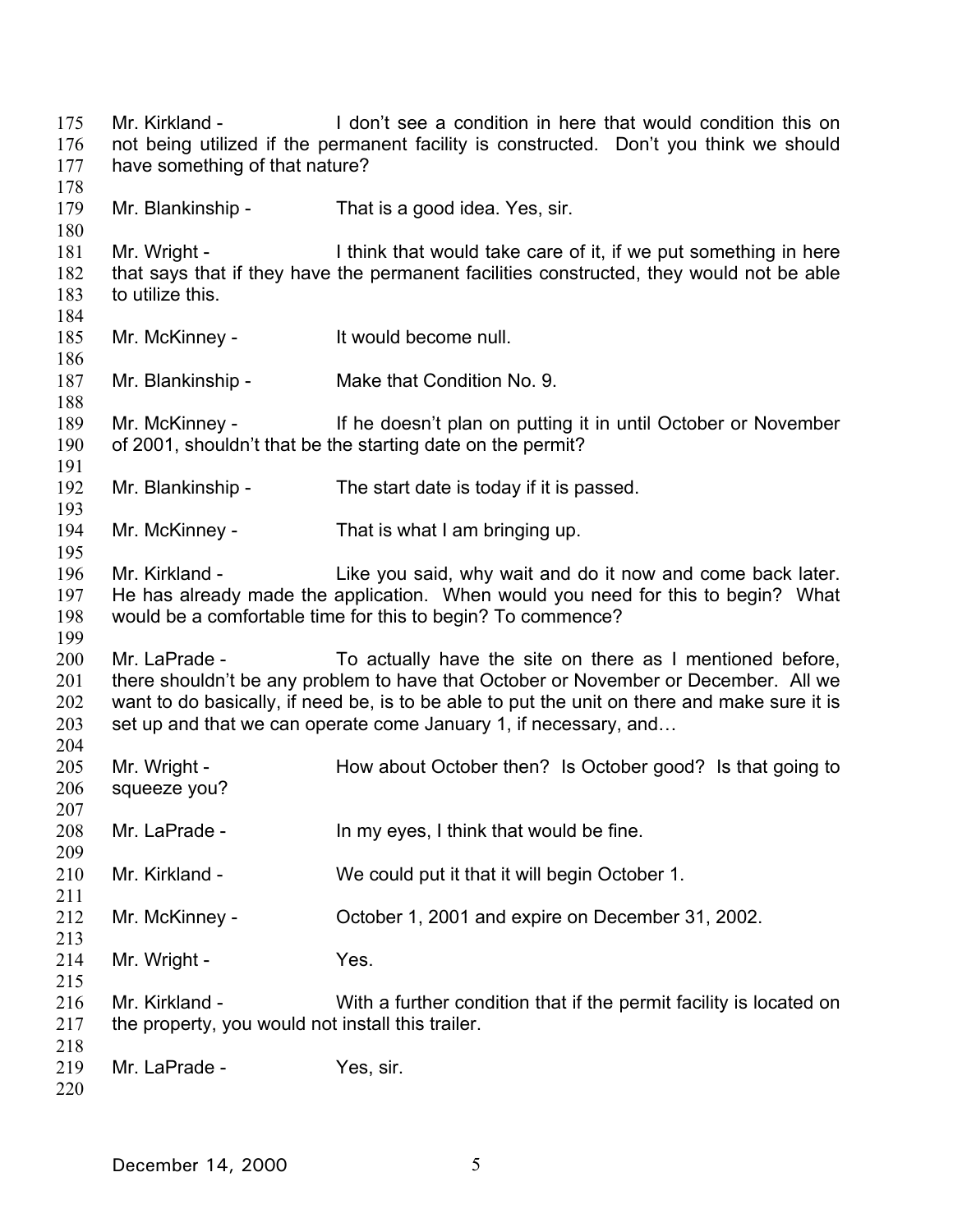221 222 223 Mr. Kirkland - Any other questions of Board members? Anyone else wish to speak on this case? If not, that concludes the case.

- 224 225 226 Upon a motion by Mr. Wright, seconded by Mr. McKinney, the Board of Zoning Appeals **granted** your request for the above-referenced temporary use permit subject to the following conditions:
- 228 229 230 1. The property shall be developed in substantial conformance with the plan filed with the application. No substantial changes or additions to the layout may be made without the approval of the Board of Zoning Appeals.
- 231

233

236

227

- 232 2. Connections shall be made to public water and sewer.
- 234 235 3. The parking lot, driveways, and loading areas shall be subject to the requirements of Section 24-98 of Chapter 24 of the County Code.
- 237 238 239 240 4. The applicant shall present a complete grading, drainage, and erosion control plan prepared by a Professional Engineer certified in the state of Virginia to the Department of Public Works for approval. This plan must include the necessary floodplain information if applicable.
- 241

- 242 243 5. A detailed landscaping and lighting plan shall be submitted to the Planning Office with the building permit for review and approval.
- 245 246 6. All exterior lighting shall be shielded to direct light away from adjacent property and streets.
- 247
- 248 249 250 251 7. All landscaping shall be maintained in a healthy condition at all times. Dead plant materials shall be removed within a reasonable time and replaced during the normal planting season.
- 252 253 254 8. This permit shall take effect on October 1, 2001, and expire on December 31, 2002, and shall not be renewed.
- 255 256 9. The temporary building shall be removed within 30 days of issuance of a certificate of occupancy for the permanent building.
- 257
- 258 259 260 261 262 The Board **granted** this request, as it found from the evidence presented, that authorizing this temporary use permit will not be of substantial detriment to adjacent property and will not materially impair the purpose of the zoning regulations.

| 263 | Affirmative: | Balfour, Kirkland, McKinney, Nunnally, Wright |  |
|-----|--------------|-----------------------------------------------|--|
| 264 | Negative:    |                                               |  |
| 265 | Absent:      |                                               |  |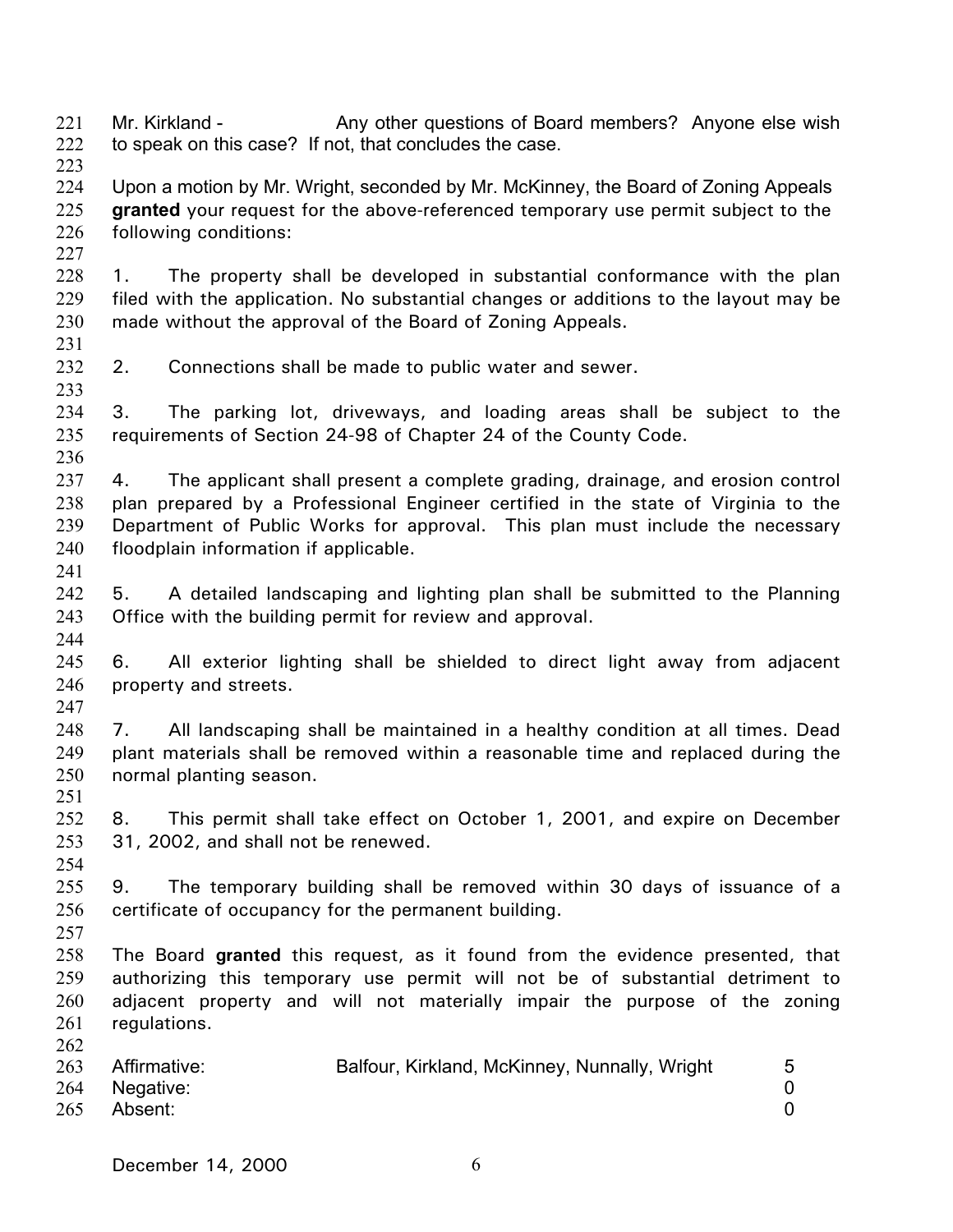| 266 |                                      |                                                                                           |
|-----|--------------------------------------|-------------------------------------------------------------------------------------------|
| 267 | <b>UP-40-2000</b>                    | <b>MCI WORLDCOM</b> requests a conditional use permit pursuant to                         |
| 268 |                                      | Section 24-12(c) of Chapter 24 of the County Code to expand the                           |
| 269 |                                      | existing switching station at 5156 Francistown Road (Tax Parcels                          |
| 270 |                                      | 29-A-50 and -51), zoned A-1, Agricultural District and R-3C, One-                         |
| 271 |                                      | family Residence District (Conditional) (Three Chopt).                                    |
| 272 |                                      |                                                                                           |
| 273 | Mr. Wright -                         | Mr. Chairman, I will disqualify myself on this case.                                      |
| 274 |                                      |                                                                                           |
| 275 | Mr. Kirkland -                       | Please make a note that Mr. Wright disqualified himself on                                |
| 276 |                                      | this case. Is there anyone else to speak on this case? If not, would you raise your right |
| 277 | hand and be sworn in?                |                                                                                           |
| 278 |                                      |                                                                                           |
| 279 | Mr. Blankinship -                    | Do you swear that the testimony you are about to give is the                              |
| 280 |                                      | truth, the whole truth, and nothing but the truth, so help you God?                       |
| 281 |                                      |                                                                                           |
| 282 | Mr. Andy Condlin -                   | I do.                                                                                     |
| 283 |                                      |                                                                                           |
| 284 | Mr. Kirkland -                       | Would you state your name for the record, please?                                         |
| 285 |                                      |                                                                                           |
| 286 | Mr. Condlin -                        | I am Andy Condlin with Willliams, Mullen.                                                 |
| 287 |                                      |                                                                                           |
| 288 | Mr. Kirkland -                       | Have all of your notices been turned in according to County                               |
| 289 | Code?                                |                                                                                           |
| 290 |                                      |                                                                                           |
| 291 | Mr. Condlin -                        | They were delivered to the Planning Office yesterday.                                     |
| 292 |                                      |                                                                                           |
| 293 | Mr. Kirkland -                       | Thank you, sir.                                                                           |
| 294 |                                      |                                                                                           |
| 295 | Mr. Blankinship -                    | Do we have an original of your receipts? I think I was                                    |
| 296 | waiting on those.                    |                                                                                           |
| 297 |                                      |                                                                                           |
| 298 | Mr. Condlin -                        | They were delivered on Monday, I believe, hand delivered                                  |
| 299 | out to the Planning Office.          |                                                                                           |
| 300 |                                      |                                                                                           |
| 301 | Mr. Kirkland -                       | If you would, state your case.                                                            |
| 302 |                                      |                                                                                           |
| 303 | Mr. Condlin -                        | Mr. Chairman, members of the Board, my name is Andrew                                     |
| 304 |                                      | Condlin and I have with me a number of folks, I am not going through the whole gallery    |
| 305 |                                      | here, but a number of representatives from MCI and TIMMONS are here with the case,        |
| 306 |                                      | if necessary. I think most of you are familiar with this property and its history in      |
| 307 |                                      | Richmond, and some past history as recent as 1999 for its most recent phase. I have       |
| 308 |                                      | with me a layout. I didn't know if the computer screen was working. I can never get that  |
| 309 | to work. Do you want to put that up? |                                                                                           |
| 310 |                                      |                                                                                           |
|     |                                      |                                                                                           |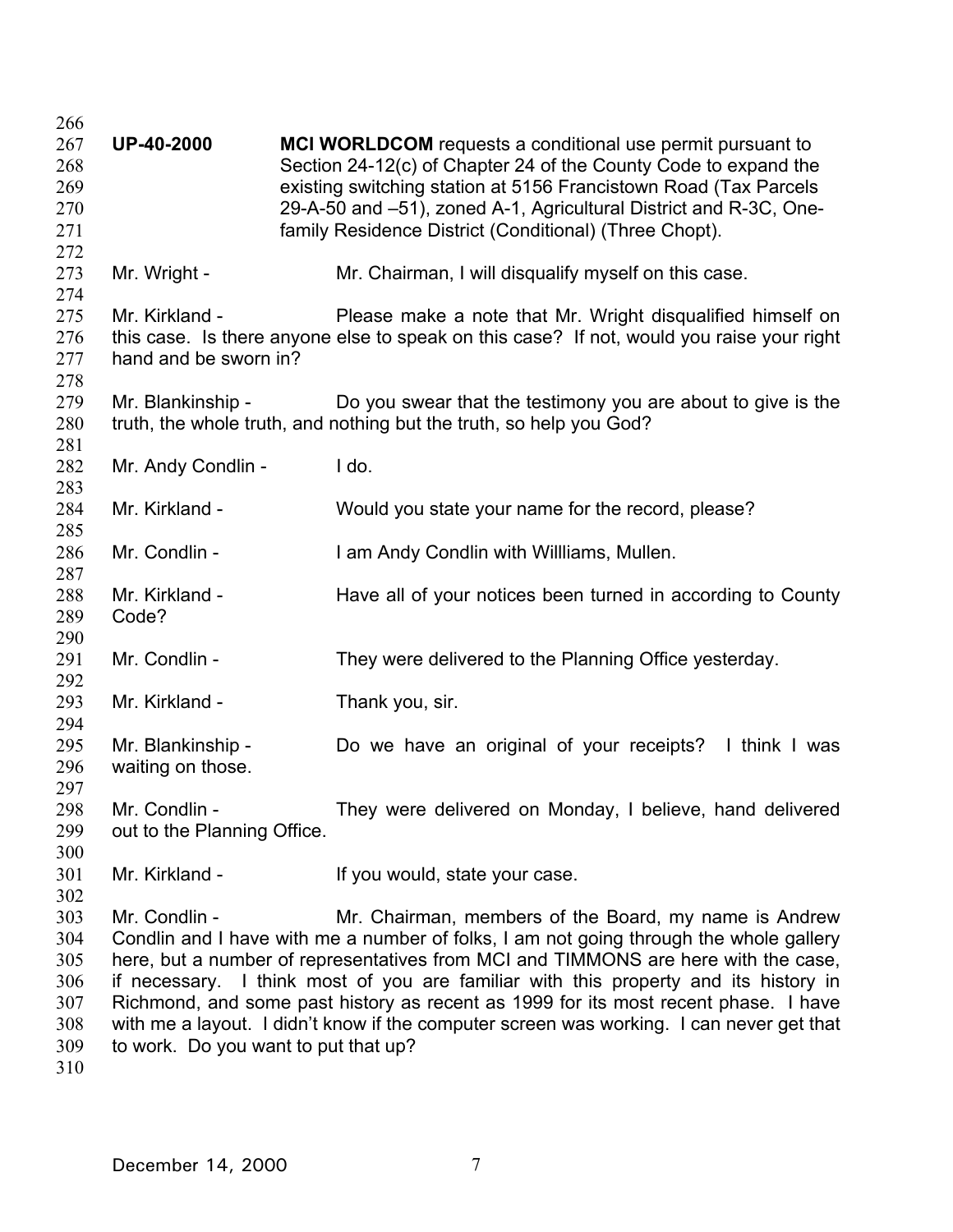311 312 313 314 315 316 317 318 319 320 321 322 You can see on this that there is, on the darker portion up front on the Francistown Road, the proposed addition of approximately 20,000 square feet. As you may remember, this property in this facility contains MCI local and long-distance telephone switching station and equipment serving all of Virginia and parts of other states. The bottom line is that with an increase in population and, more importantly, an astounding increase and demand over the past few years there is a need for additional switching devices and switching equipment on this property. MCI is requesting, at this point, an expansion on the front piece, as you see, in this area here, that is the darker area, towards Francistown Road. The expansion will mirror the most recent phase that is right behind there. A major benefit that this new phase is able to present is that we are able to take advantage of the existing infrastructure serving this phase that was approved most recently.

323

324 325 326 327 328 329 330 331 Over here you see the chilling towers, the generators, and also there are emergency power generators that are inside the most recent phase, what we call Phase I, which would be the addition right in this area. What we have proposed is just to be able to put the buildings together to take advantage of it, so there would be no new power generators or exterior chilling generators to have to serve the new facility. The new facility is also a duplicate of the previous one in the fact that it attaches directly to a broken pipe so there won't be any additional problem with respect to the air, noise and things of that nature and certainly not traffic either.

332

333 334 335 336 337 338 339 As part of the previous improvements, there have been some major improvements made at this facility to deal with the noise generated from the exterior chilling towers and emergency generators. I believe that these have been very successful as proven by the fact that we have had a number of meetings with the neighbors and the fact that really hasn't been, I don't believe, made to the Planning Office, and as part of this facility we don't have to provide any additional infrastructure to help generate this place.

340 341 342 343 344 345 346 As part of this request, we had to go through an amendment of the proffers recently, through the Planning Commission and the Board of Supervisors. There was, in between where these buildings would be located, a required proffer 25-foot no-build strip. In order to be able to take advantage of the existing infrastructure, we went to the Planning Commission and Board of Supervisors and received approval for amendment of the proffers to be able to put the building together again to take advantage of those.

347 348 349 350 351 352 353 354 355 356 As part of that case, there was substantial, I think, improvements required by this property, including a 74-foot setback for the building from Francistown Road. I would like to show you this. There are also major improvements along Francistown Road. You can see that the building sets quite a bit below the grade of Francistown Road, it sits here, and the proposed addition would he here. The proposed addition is approximately 20 feet tall, but there is about 13 to 14 feet that could be seen above Francistown Road. As part of our proffered conditions, we agreed to put in, to have agreed to put in, up to a 10-foot berm, rising at a 4 to 1 slope as you move away from Francistown Road. The ultimate result is that you are looking at a building of about three to four feet above that berm with landscaping and proffers, as part of the landscaping plan had already been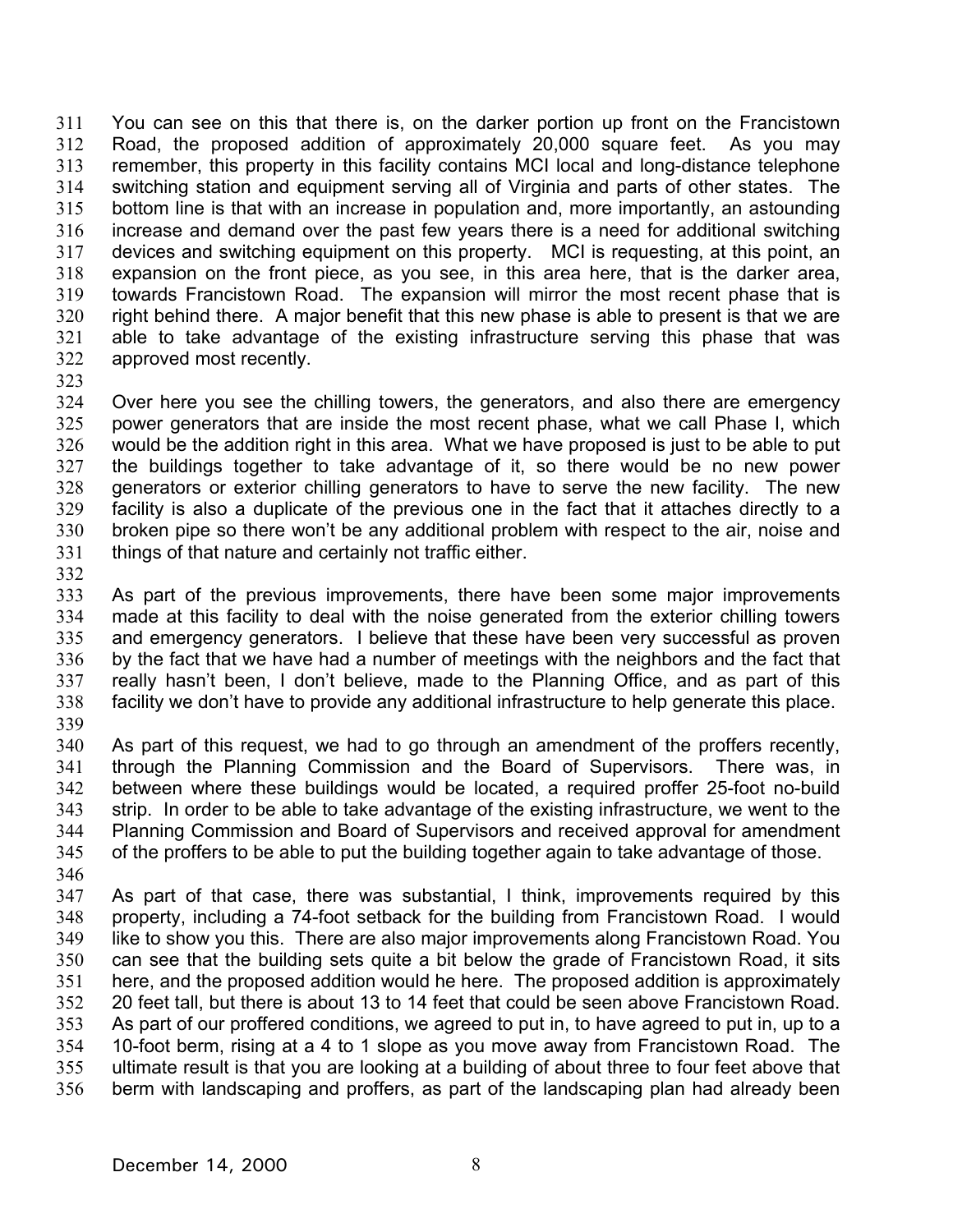357 358 359 360 361 362 363 364 365 placed with the proffers, we have to be consistent with that landscape plan and actually go before the Planning Commission as part of approval for that landscaping plan. So, that will actually hide three to four feet of that building that you will actually see, and, hopefully, it will actually improve the area. There is also, you will notice, a fence and for security purposes, given the fact that the building would be so close to the, so short, compared to the actual property itself, we wanted to place the fence and we proffered that the fence will actually be no closer than 68 feet from Francistown Road, again, to get it away from Francistown and get it behind the planting and get it down the berm. The berm falls back to the building at a 2-1 flow.

366

367 368 369 370 371 372 373 374 Staff has proposed a number of conditions and I believe that the conditions, together with the proffers that we provided in the case that was most recently approved by the Board of Supervisors, together, will provide a lot of protection for the surrounding neighbors. Certainly they will insure that this proposed addition will not affect the health, safety and welfare of the neighboring areas, and will not increase congestion from traffic and the fact that this is all high tech equipment that does not need any more employees. There will be no increase in the employees because of this addition. It is compatible with the Land Use Plan.

375

376 377 378 379 380 381 382 383 384 385 386 387 388 389 390 391 392 393 394 395 396 397 Finally, as Ben and I spoke about this, the only, we wanted to clarify one particular condition with respect to this case and that was proposed by staff, which was No. 5 asking for no new generators or chilling facilities, and the problem with being a lawyer is that I read everything and I have to interpret it ten different ways, and try to get everyone confused. But our two concerns were, one was with the word "new" in that if we ever have to replace a generator, it would technically be new and would ask that that be changed to additional, to be no more additional generators. Again, we just didn't want to get into, I see Susan laughing back there, but she has to deal with me on a daily basis so I will let her do that. Also, the word chiller facilities, the word facilities concerned us in that there will be, this equipment runs very hot, and it does have to have air conditioning and we are concerned with equipment being interpreted as being interior facilities, running cold air through the building and under the flooring underneath the equipment. The concern being that, I believe the staff was getting at, and Ben will correct me if I am wrong, but it was a concern having to do with any more generators with noise and/or exterior facilities. So, what you were looking at and talking about changing that word facilities to chiller generators or chiller towers, again, there will be nothing additional exterior with respect to this proposed addition. So, again, it would be no additional generators was the request we'd ask for or chiller towers or chiller generators. And there is muffler and baffling systems in place in the existing facility and there would be nothing new on that as far as the exterior goes, so that would be fine. Other than that, that is all I would have to present, and I have a number of people here to answer any questions and I will be happy to do so at this time.

398

399 400 401 Mr. McKinney - I would like to ask a question. When this started out, it started out as one little small building. What are you up to now, probably 100,000 square feet?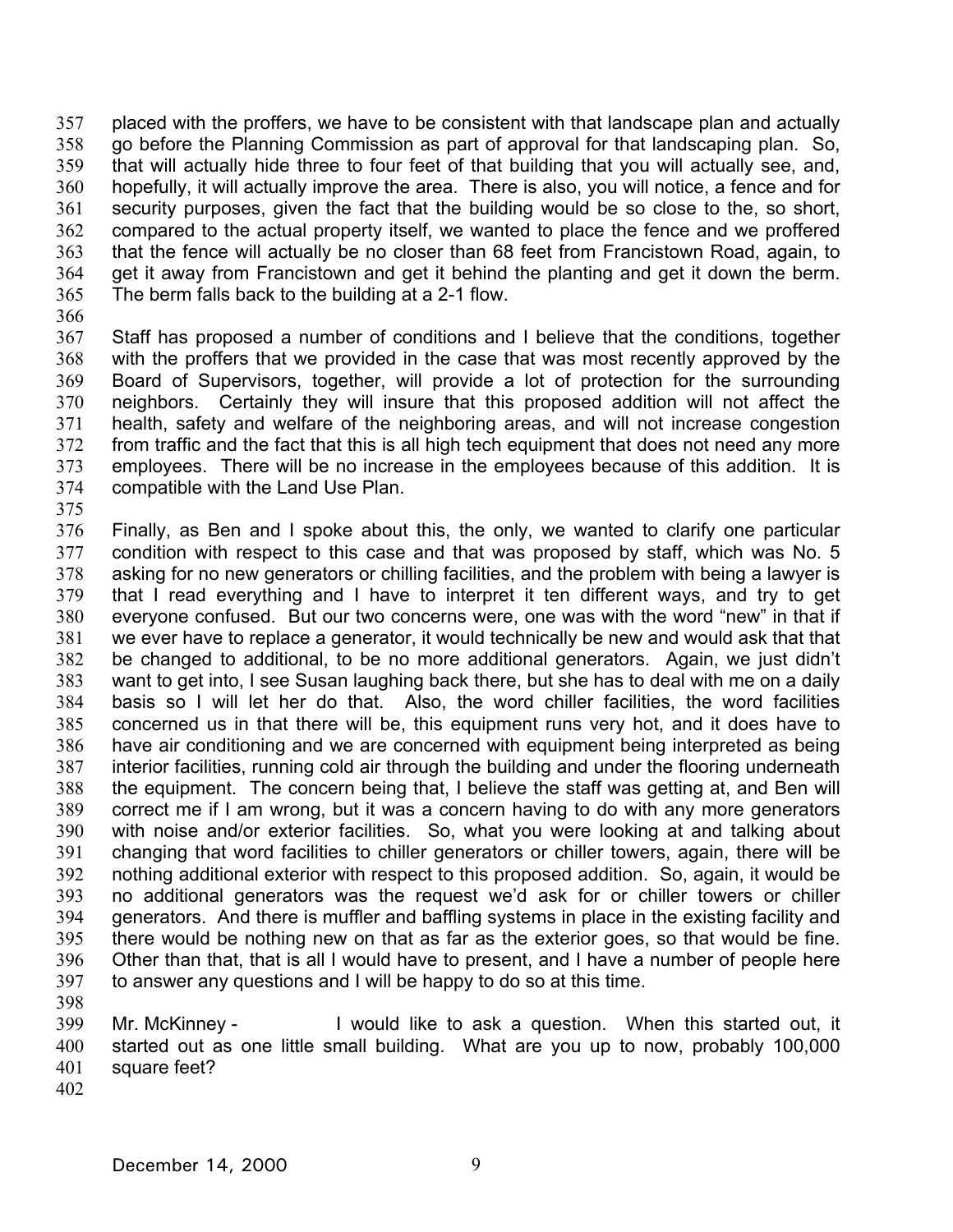403 404 405 406 407 408 409 410 411 412 413 414 415 416 417 418 419 420 421 422 423 424 425 426 427 428 429 430 431 432 433 434 435 436 437 438 439 440 441 442 443 444 445 446 447 448 Mr. Condlin - I don't know that it is, approximately it is about 60,000, maybe 70,000 square feet. Mr. McKinney - With this new addition? Mr. Condlin - I believe that the two previous facilities were 25,000 square feet each, approximately, and then this new one is about 20,000 square feet, so somewhere along there, 70,000 square feet. Mr. McKinney - You're up to 70,000 square feet. I mean a very commercial building right in the middle of a residential neighborhood. It would be appear to me they are kind of outgrowing this piece of property and looking for something larger in an area that is zoned to accommodate this. Mr. Condlin - The Yes, sir. Well, this is a commercial enterprise, and certainly the facilities now that the noise has been taken care of, it is just a exterior building with, it is not a typical retail or other commercial use. This is where they need to be, within the area that they serve and this is the last expansion, because, quite frankly, there is no more room, no more land. Mr. McKinney - This is the last one? Mr. Condlin - Well, I can't tell you their plans. I can't stand up and say that MCI would not do any more expansion or won't change their plans and have this facility serve a smaller area and build another facility out in the western part of the state or something of that nature. Mr. McKinney - This is MCI World Com and it is their long-distance system. Mr. Condlin - As I understand it, it is both local and long-distance. Mr. McKinney - It is local and long distance? Mr. Condlin - Yes, sir. Mr. McKinney - And you are saying that this facility only serves what are? Mr. Condlin - It is my understanding that it is simply, it covers all of Virginia and parts of other areas… Mr. McKinney - The All of Virginia? You mean, you kind of indicated a few months ago that it only covered the west end area where this was. Mr. Condlin - Well, I didn't mean to indicate that. Where they are, they serve all of Virginia both local and long distance, and parts of other areas. This is the only station or telephone switching station of its kind in the Commonwealth of Virginia.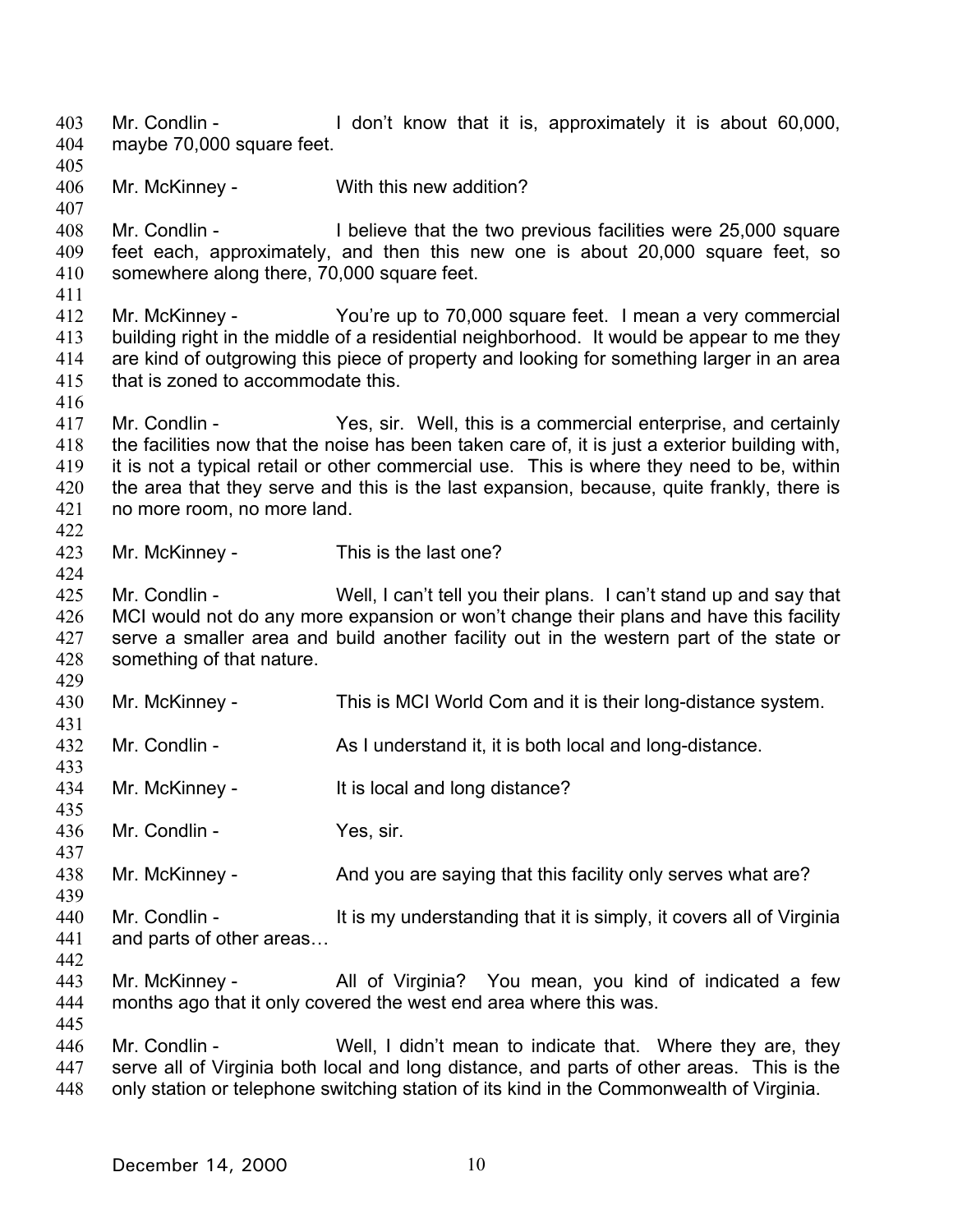449 450 451 452 453 454 455 456 457 458 459 460 461 462 463 464 465 466 467 468 469 470 471 472 473 474 475 476 477 478 479 480 481 482 483 484 485 486 487 488 489 490 491 492 493 494 Mr. Kirkland - Would you raise your hand and be sworn in, sir? Mr. Blankinship - Do you swear the testimony you are about to give is the truth, the whole truth, and nothing but the truth so help you God? Mr. Huffman - The I do. Hi. My name is Ed Huffman and I am an employee at World Com for 16, 17, 18 years. This facility is a switching facility and it does handle traffic from throughout, it is part of our whole national, international, as far as that is concerned, network. It is not limited to any single..there might be phone calls coming, I think they handle something like 700 calls a minute, or something there, and so this equipment receives…it is long distance and it also handles local in the fact that that call may come from California, it could come from anywhere and we route it into that switch and out to your house, your house. It handles the State of Virginia, and so it is not just, while it does handle calls that are here, it does handle call throughout. It is a very integral part of the system. Mr. McKinney - Well, you say it handles the State of Virginia. Apparently, it is handling some of California's, too. Mr. Huffman - Well, calls to generate... Mr. McKinney - It is national switching station? Mr. Huffman - Yes. Yes. That is what a switching station does. Correct. Mr. McKinney - Right in the middle of a residential neighborhood. Mr. Huffman - That is what a switching station does, sir. Mr. McKinney - **OK.** Mr. Condlin - We would propose with the proffers and conditions that it is not inconsistent with the impact upon the residential area, given the improvements made over the years, and there is no adverse impact upon the items that you'd be looking at for approval of the case, such as noise or the air or in fact any of the living conditions of the neighbors. We would actually intend that the proposed landscaping and berm on Francistown Road, that it would be an improvement in both the look of the area and for the surrounding neighbors. Mr. McKinney - Let me ask Mr. Huffman another question. Mr. Huffman, if this is denied, what will MCI do? Mr. Huffman - I don't know. I have not contemplated that they will be denied.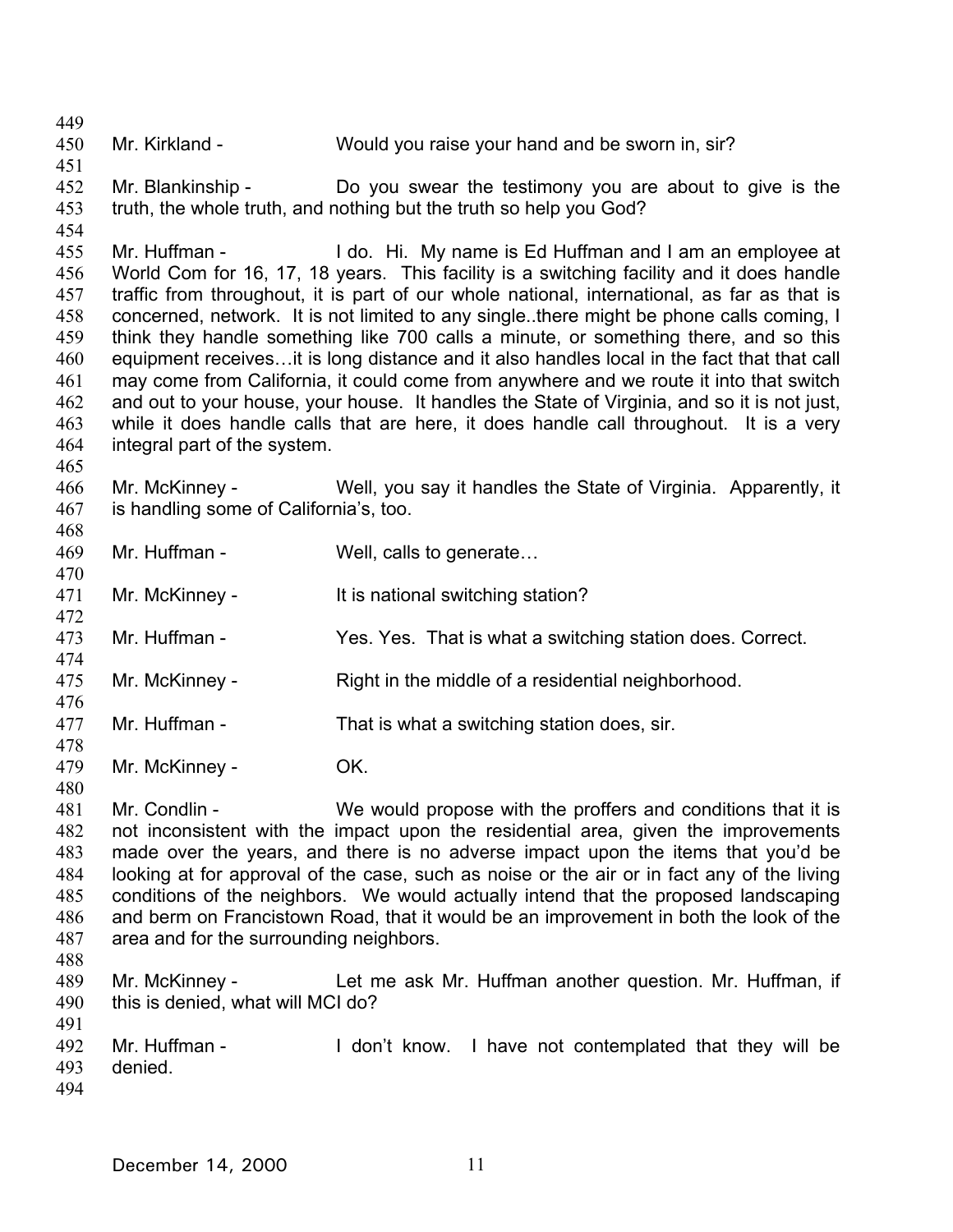495 496 497 498 499 500 501 502 503 504 505 506 507 508 509 510 511 512 513 514 515 516 517 518 519 520 521 522 523 524 525 526 527 528 529 530 531 532 533 534 535 536 537 538 539 540 Mr. McKinney - The You haven't? You have not contemplated that will be denied? Mr. Huffman - No. Quite frankly because we have done major improvements of everything the County has asked us to do. We have set the building back. We have reduced it. We wanted the building to be 25,000 square feet and through working with the Planning Commission and their requirement, we have reduced the size, we have set the building back from the 40 square feet to 68 feet from there. We put a berm, landscaping...all these things, and so I am not really sure we are not adding. It would be like somebody adding a garage, a three-car or something, to their… Mr. McKinney - No. No, don't be telling me it is like adding a three-car garage when you are putting up a 20,000 square foot building. You have never seen a 20,000 square foot garage on a house. Mr. Huffman - **OK.** Maybe that is an over simplification, but it is nothing more than a square box with additional telecommunications that is the same that is already in there and it doesn't add one additional car in or out of that facility, sir. Mr. McKinney - How many employees at this facility? Mr. Huffman - I… Mr. Condlin - I believe it was 24 the last time I... Mr. McKinney - Twenty-four. When it first started, I think it was six. Mr. Huffman - I don't know. I was not here when it first started. Mr. McKinney - Thank you. Mr. Kirkland - The Mr. Blankinship, we have not had any complaints about noise like when we first had these cases? Mr. Blankinship - No, sir, not since the recent improvement. Mr. Kirkland - **OK.** Thank you. Any other questions? Does anyone else wish to speak on this case? If not, that concludes the case. Upon a motion by Mr. McKinney, a motion to deny was not seconded and therefore not carried. Upon a motion by Mr. Balfour, seconded by Mr. Nunnally, the Board of Zoning Appeals **granted** the request for the above-referenced use permit subject to the following conditions: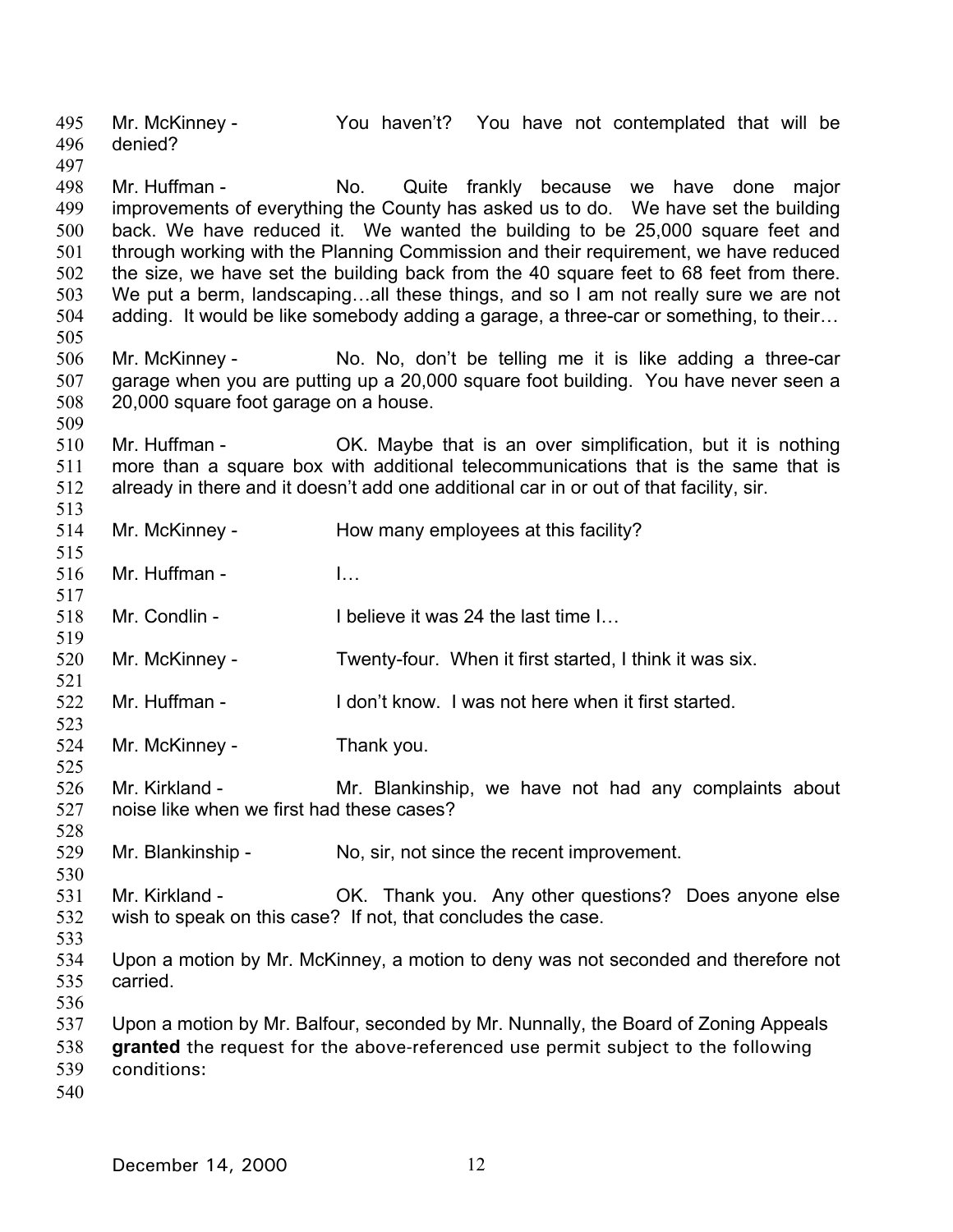541 542 543 544 1. The property shall be developed in substantial conformance with the plan filed with the application. No substantial changes or additions to the layout may be made without the approval of the Board of Zoning Appeals.

- 545 546 547 548 2. The applicant must present a complete grading, drainage, and erosion control plan, prepared by a Professional Engineer certified in the state of Virginia, to the Department of Public Works for approval. This plan must include the necessary floodplain information if applicable
- 550 551 3. A detailed site lighting and landscape plan shall be submitted with the building permit for Planning Commission review and approval.
- 553 554 555 556 557 4. The activities at this site shall be limited to those which are required to properly operate this facility, and shall not be used as a sales office, a parts or supplies storage area, or offices for MCI operations not being conducted on this site.
- 558 559 5. No additional generators or outdoor chiller towers shall be included in the proposed addition.
- 560

549

552

561 562 6. The entrance road shall be improved to a 24-foot paved road with curb and gutter as recommended by the Department of Public Works.

563

564 565 566 567 568 The Board **granted** this request, as it found from the evidence presented, that authorizing this revisions to this use permit will not be of substantial detriment to adjacent property and will not materially impair the purpose of the zoning regulations.

| 569 | Affirmative:  | Balfour, Kirkland, Nunnally |  |
|-----|---------------|-----------------------------|--|
|     | 570 Negative: | McKinney                    |  |
| 571 | Abstained:    | Wright                      |  |

- 572 573 574 575 576 577 578 579 580 581 582 **A -123-2000 PHILIP M. MEADE, SR**. requests a variance from Sections 24- 95(i)(2) and (2)d. of Chapter 24 of the County Code to allow an existing carport and shed to remain at 1413 Bobbiedell Lane (West Forest Heights) (Tax Parcel 91-11-A-15), zoned R-3, Onefamily Residence District (Three Chopt). The accessory structure location requirement and minimum side yard setback are not met. The applicant has an accessory structure in the front yard with 0 feet side yard setback, where the Code allows accessory structures in the rear yard and requires 3 feet minimum side yard setback.
- 583 584 Mr. Kirkland - Is there anyone else to speak on this case? If not, would you raise your right hand and be sworn in?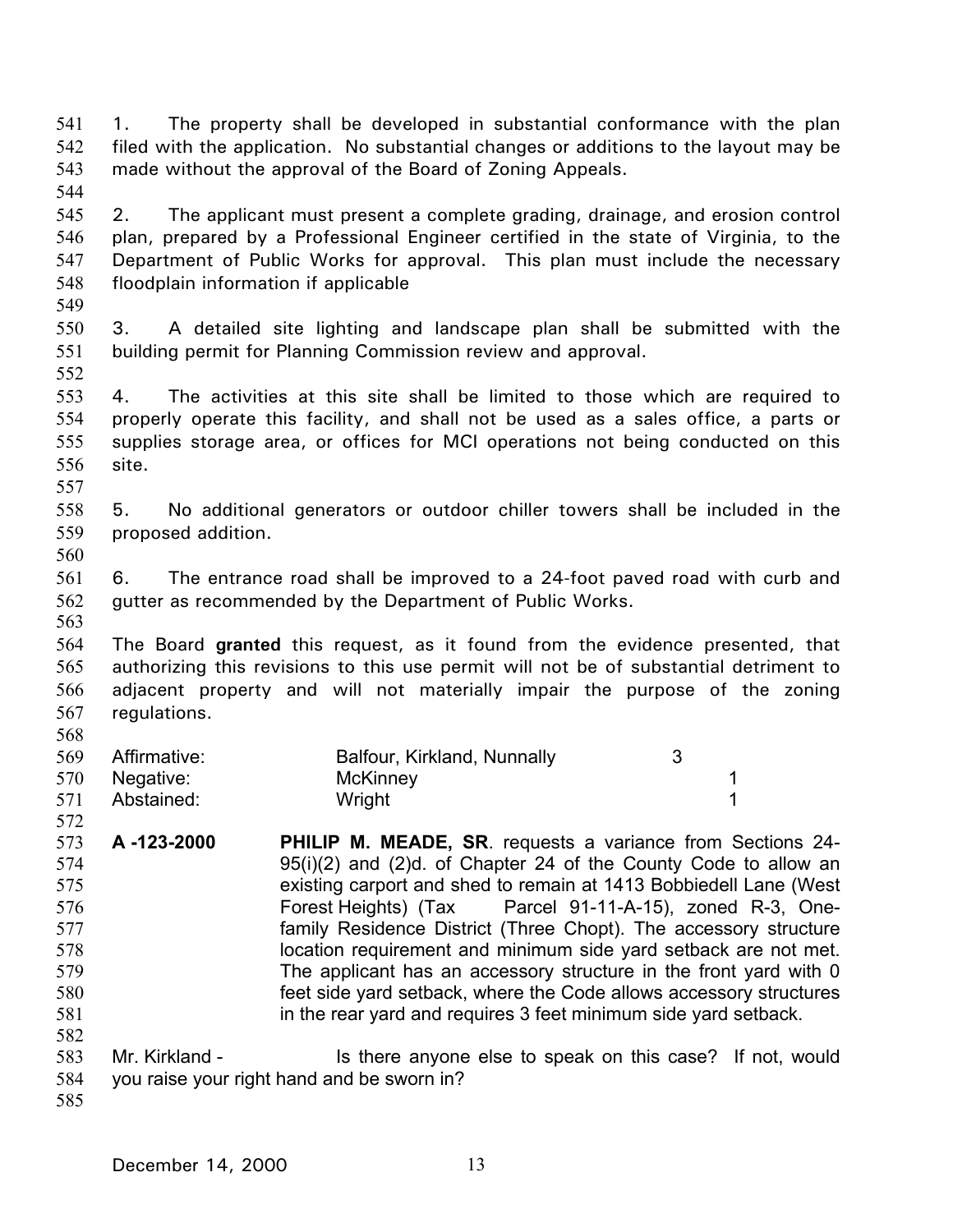586 587 Mr. Blankinship - Do you swear that the testimony you are about to give is the truth, the whole truth, and nothing but the truth, so help you God?

589 590 591 592 593 594 595 596 597 598 599 600 601 602 603 604 605 606 607 608 609 610 611 612 613 614 615 616 617 618 619 620 621 622 623 624 625 626 627 628 629 630 Mr. Philip Meade - I do. Mr. Kirkland - Would you state your name for the record, please? Mr. Meade - **I am Philip Morris Meade, Sr.** Mr. Kirkland - Have all of your notices been turned in according to County Code? Mr. Meade - Yes sir. Mr. Kirkland - Thank you, sir. Mr. Kirkland - If you would, state your case. Mr. Meade- I really don't know how to start into this. First of all, if you would look at the evaluation in the staff report. Who made these statements? I came here to talk to the Board, and it appears that the decision has already been made and that I am not going to be granted by request. Mr. Kirkland- They are reports to us by the Staff, which give us some history of what the case is about. We don't make the determination from the report evaluation, we listen to the testimony and decide from there. Mr. Meade- Someone has complained about the carport that I put up, which is a free standing unit. I put it over to the side of the front yard. The shed is behind it on the side of my house. It has been there for many years, it houses my motorcycle. No one has listened to the reasoning for putting up the carport to start with. They just asked my why it was in the front yard. The reasoning is there is no way to get into the back yard, from the rear, from the sides, and its evident that I need a shelter for me and the lady of the house. Number one reason is that I have a lot of physical problems. I also have two antique vehicles that need to be protected from the elements. It has been a pleasure since I had it put up, to be able to go out there in the morning and start the vehicles without scraping ice off the windshield or see tree sap all over the finish. I have gout in both of my feet and my left leg, I have a highatle hernia, arthritis, shingles, and with the help of this shelter caring for these vehicles has been easier. I have asked for a variance, I can move the shelter back to the house, tie it into the house, which would leave me approximately 20 foot from the line to the end of the carport. Mr. Balfour- What you are saying is that you can move that carport closer to the house?

631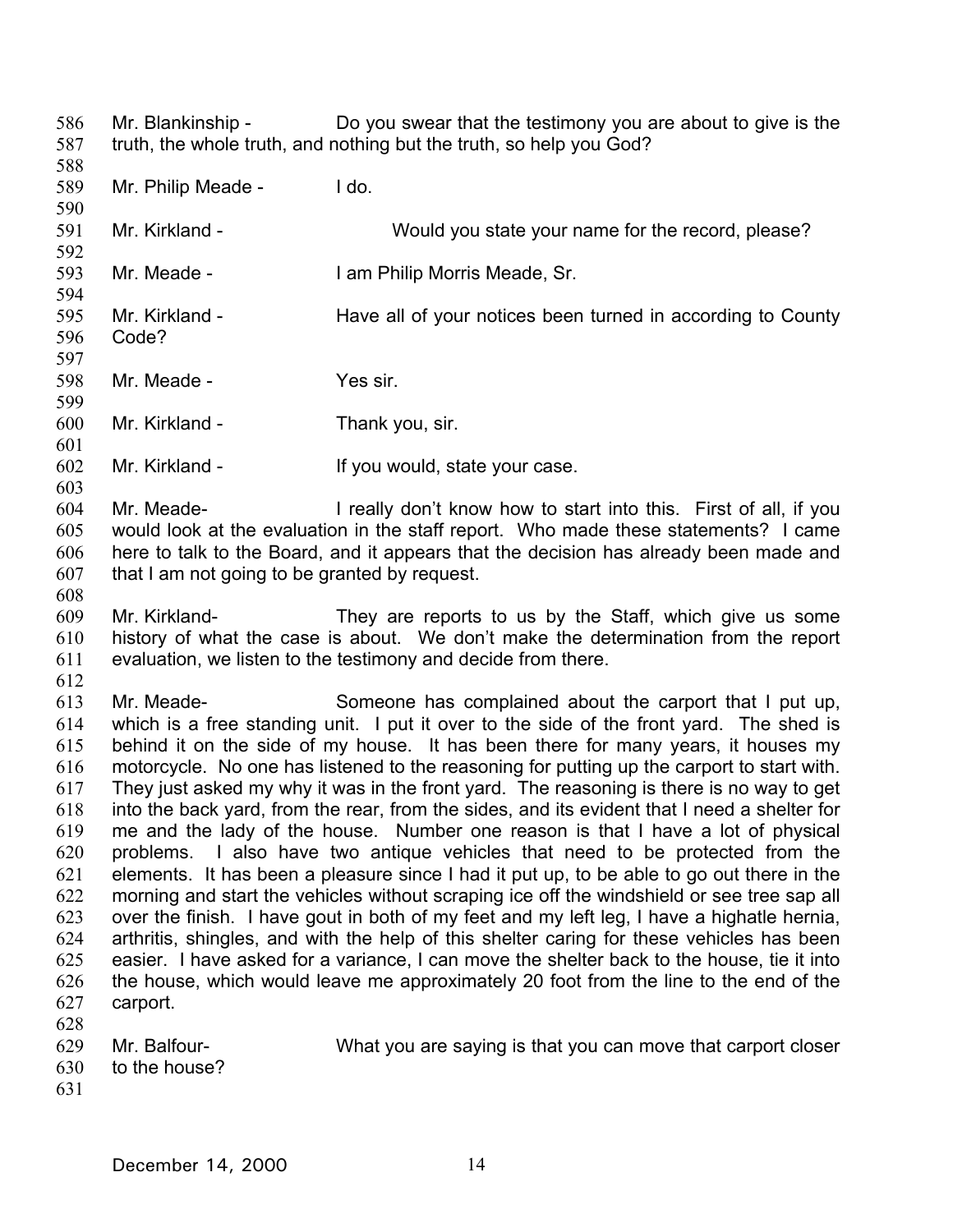632 633 634 635 636 637 638 639 640 641 642 643 644 645 646 647 648 649 650 651 652 653 654 655 656 657 658 659 660 661 662 663 664 665 666 667 668 669 670 671 672 673 674 675 676 Mr. Meade- Yes sir. You see the awnings? I will have to take them down to get the carport to fit. I will have to cut out the left side of the top of the carport to join it to the house. Mr. Wright- This is an application that we have before us, what ever you are going to do you will have to revise it and see if it conforms with the code. And if it didn't you would have to resubmit your request. I don't think we are in the position to modify the request before us. This is what has been advertised and our concern is that it is in the front yard, which the code does not permit. And if you can demonstrate a hardship under the code, which I don't think you can.\ Mr. Meade- I don't know what justification of a hardship is. I don't walk with a cane, I am not in a wheel chair . . Mr. Wright- That is not the hardship the code is envisioning. Mr. Balfour- What Mr. Wright is saying, is you have this request in front of us right now to approve or disapprove, you may want to move it to the side of the house, which may or may not satisfy you neighbors. If you are still violating some restrictions, you will still need to notify them of such and give them a chance to come in and respond to this. And that might be better for you. Mr. Meade- The side entrance is beyond that awning on that side. Mr. Balfour- We cannot do anything about that proposal today, we can only vote on the request before us today. Mr. Kirkland- Mr. Blankinship, are building permits suppose to be issued on structures like this? Mr. Blankinship - Should have been. Mr. Kirkland - Was one filed for this? This would have been caught in the building permit process. Mr. Blankinship - Is this structure permanently attached to the ground? Mr. Meade - It is just staked in. And the shed is on skids. Mr. McKinney- Did you purchase this and erect it yourself? Mr. Meade - No I had it placed there by the company. I have \$1500 invested in this canopy. I know there has been a complaint and I am trying to comply. But I have only 12-foot clearance on either side of my house, which doesn't provide enough room for any vehicle. The only place I have is where you see it. I can modify it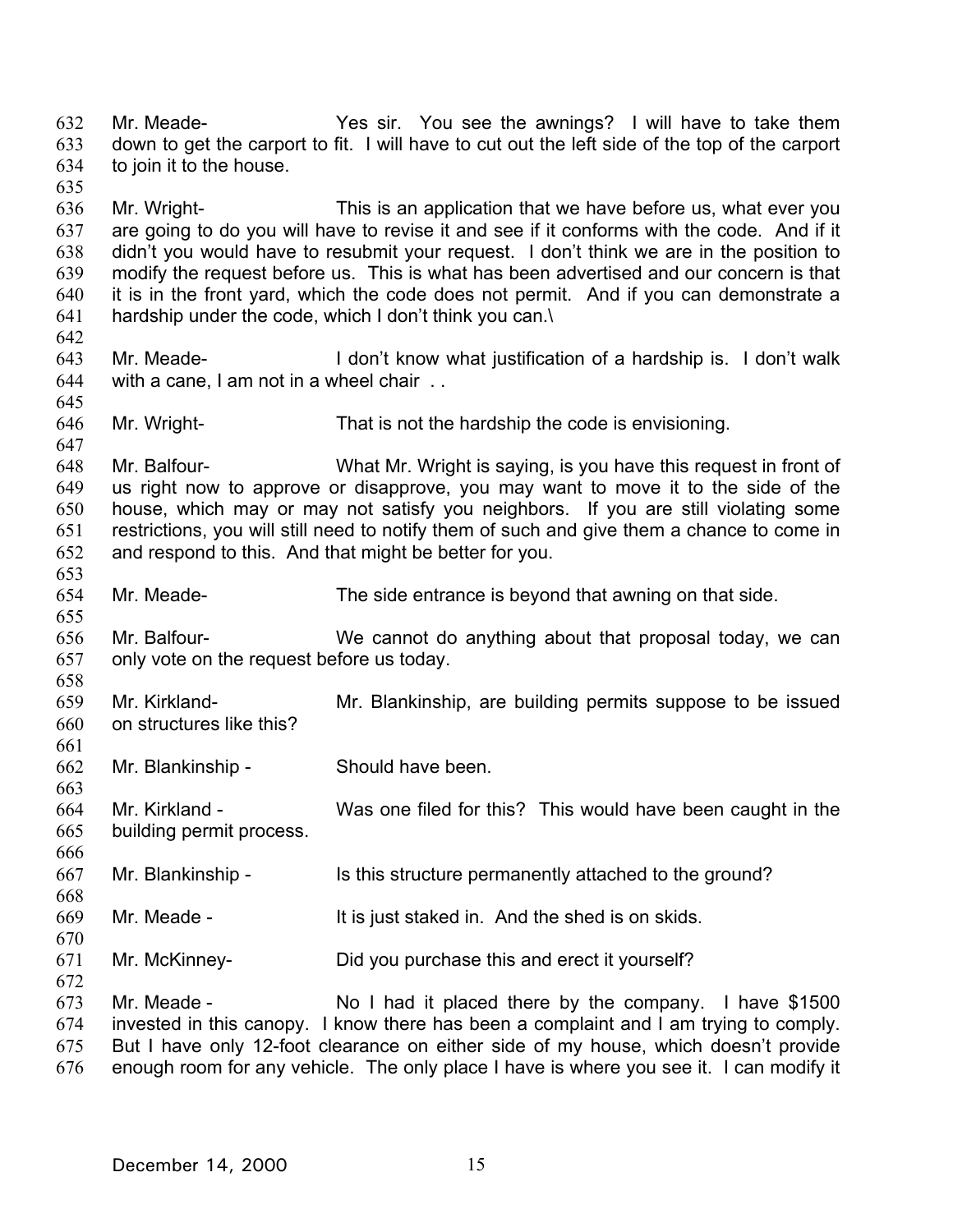677 678 to comply with the building code to attach it to the house. That would leave me asking for the variance for the footage.

679

684

688

690

701

706

711

713

680 681 682 683 Mr. McKinney- The company that erected this carport has performed an illegal act in Virginia, it what is happened. They had no business selling you this carport and putting it up with out getting the proper permits and so forth. Have you ever seen one of these in a front yard anywhere else?

- 685 686 687 Mr. Meade- Yes, there are two in my neighborhood. One is across the street and the other is next door to me. They are both in the side yard on the property line.
- 689 Mr. Kirkland- **Are they as large as this one?**
- 691 Mr. Meade- One is bigger and the other is smaller.
- 692 693 694 695 696 Mr. McKinney- Mr. Meade, we have to address your request, not what is happening on your neighbor's property. You are asking for relief from the side yard and the front yard requirements.
- 697 698 699 700 Mr. Meade- All I am asking is to give me permission to have this structure put in the front yard because I have no other means of putting anywhere else on the property. I do need the shelter for multiple reasons. I am 60 years and have been living in Henrico County 40 years of that.
- 702 703 704 Mr. McKinney- On the left side of your house, what is the distance from the house to the property line?
- 705 Mr. Meade- 12 feet.
- 707 708 Mr. McKinney- That is wide enough for a driveway.
- 709 710 Mr. Meade- **I have a swimming pool back there that blocks the entrance** in to the yard, a shed and a deck.
- 712 Mr. Kirkland- He has filled the back yard up.
- 714 715 716 717 718 Mr. McKinney- If you moved the pool and the shed, you said it was on skids, then you could get your carport in the rear yard. You may have problems with the number of accessory structures in the rear yard. You may have more than what the code allows. You have boxed yourself in with the swimming pool and the storage shed.
- 719 720 721 722 Mr. Balfour- Your best bet may to come back here with revised plans showing the carport on the side of the house with the shed moved farther back in to the rear yard. I am not saying that we would approve it, but it might be better than what you have now.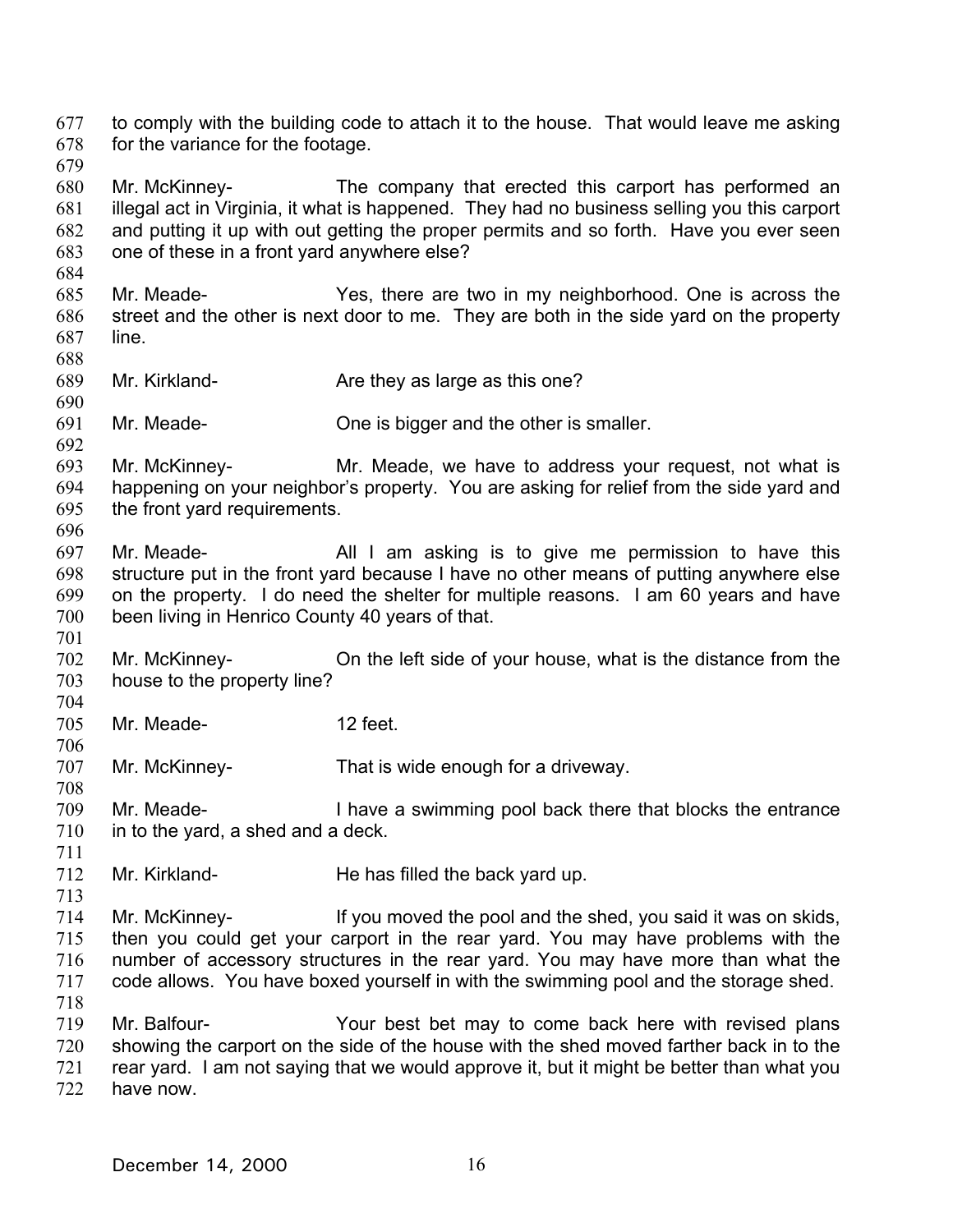723 724 725 726 727 728 729 730 731 732 733 734 735 736 737 738 739 740 741 742 743 744 745 746 747 748 749 750 751 752 753 754 755 756 757 758 759 760 761 762 763 764 765 766 767 768 Mr. Meade- I still have only 12 feet on the side, and if I have to stay 3 feet from the side that leaves me only 9 feet. Mr. Balfour- **I** understand that, you would still have to ask for a variance. Mr. Meade- I would like to have these gentlemen speak on my behalf. Mr. McKinney- Where are your antique vehicles? Mr. Meade- One is in my shop on Clay Street that is where my business is located which is a restaurant equipment repair service and a courier service. I have 9 vehicles licensed and tagged. If I have to get rid of this cover, the cars will go back out into the street. Which is worse, a lot of cars in the street or a canopy. Mr. Balfour- That is for us to decide. Mr. Meade- What I am asking is the variance on the side yard, if I have to move the canopy towards the house and attached to the house, it will be about 3 feet from the line. If I have to move the shed, I can, and remove the awnings. I have spent about \$1500.00 on this front yard. Mr. Wright- The best thing for you to do is get a plan done first, have it approved and then spend the money. Instead of putting a structure like this up and finding out it does not comply with the code. Mr. McKinney- Mr. Meade, if you want to change things around why don't you ask for a deferral for 30 days, rework the plan and bring it back. Mr. Meade- I can do that. Mr. Kirkland- We would have to allow him to withdraw without prejudice and reapply. Mr. Wright- If he is going to change the case, it would have to be readvertised. Mr. McKinney- I will give a situation like this, there was a building on Hermitage Road. He had 3 lots, 2 lots in the front and one on the side street. He built 2 houses according to the city code, met setbacks and everything else. The next-door neighbor filed a complaint against him because it blocked the view. This went all the way to the Supreme Court, and they reversed the city's ruling, the houses had to be moved back and the 3<sup>rd</sup> house was removed. Mr. Meade- I understand that, but this canopy is not in anyone's line of sight.

December 14, 2000 17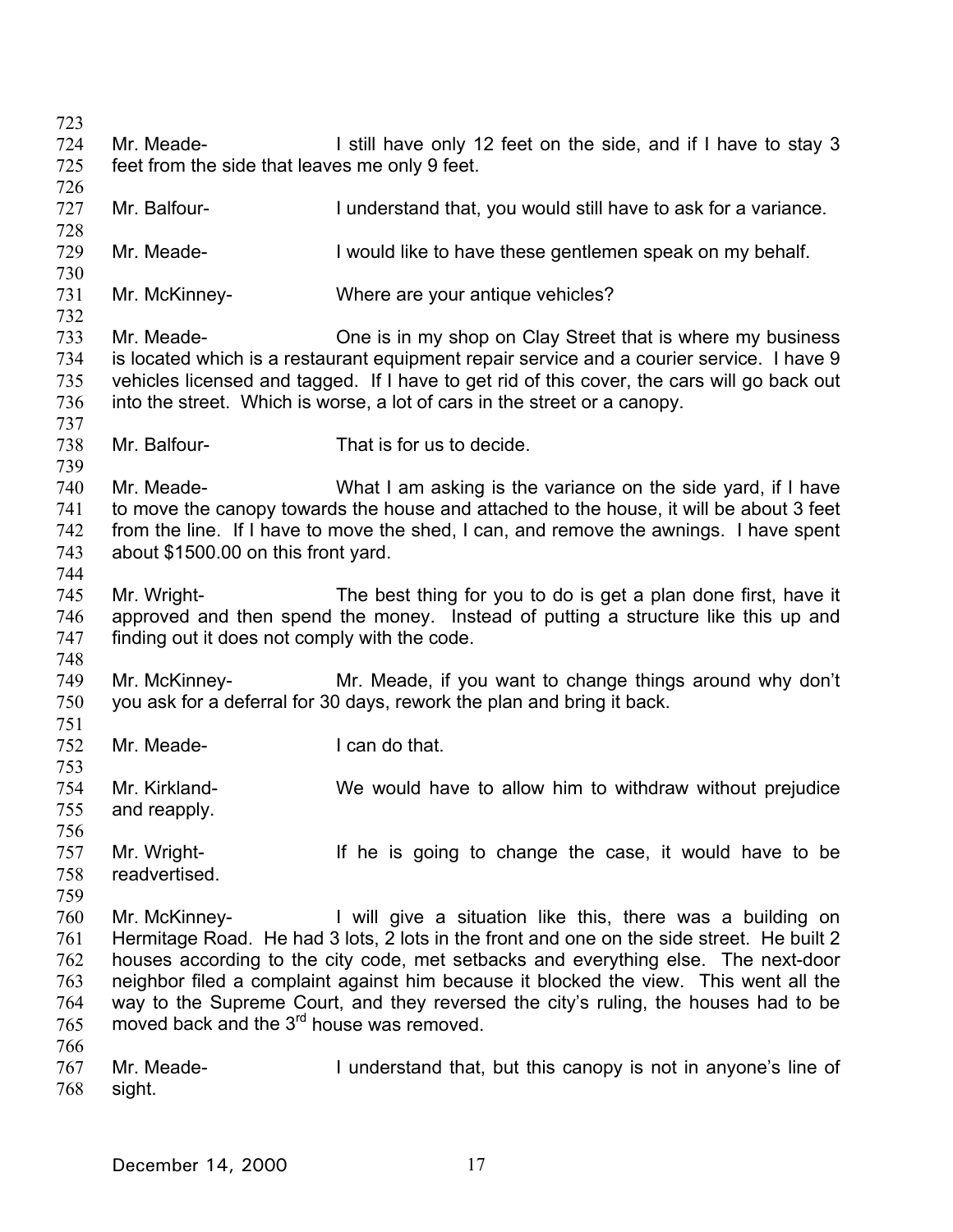| 769 |                                                 |                                                                                            |
|-----|-------------------------------------------------|--------------------------------------------------------------------------------------------|
| 770 | Mr. Wright-                                     | Do you really think that looks good in your front yard?                                    |
| 771 |                                                 |                                                                                            |
| 772 | Mr. Meade-                                      | I think it does.                                                                           |
| 773 |                                                 |                                                                                            |
| 774 | Mr. Balfour-                                    | You referred to it as an eyesore a few minutes ago.                                        |
| 775 |                                                 |                                                                                            |
| 776 | Mr. Meade-                                      | Its an eyesore if I have to move back on the property, attach                              |
| 777 | it to the side of the house and cut it in half. |                                                                                            |
| 778 |                                                 |                                                                                            |
| 779 | Mr. Kirkland-                                   | Mr. Blankinship, what was the complaint?                                                   |
| 780 |                                                 |                                                                                            |
| 781 | Mr. Blankinship-                                | The complaint was that there was a structure in the front                                  |
| 782 | yard.                                           |                                                                                            |
| 783 |                                                 |                                                                                            |
| 784 | Mr. Wright-                                     | We do not enact the code; that is done by the Board of                                     |
| 785 | Supervisors. We have to enforce the ordinance.  |                                                                                            |
| 786 |                                                 |                                                                                            |
| 787 | Mr. Meade-                                      | That is why I am here, so we can have it changed for this                                  |
| 788 |                                                 | application. This is a matter of opinion to many people.                                   |
| 789 |                                                 |                                                                                            |
| 790 | Mr. Kirkland-                                   | Let us hear from the other gentlemen that have come this                                   |
| 791 | morning.                                        |                                                                                            |
| 792 |                                                 |                                                                                            |
| 793 | Mr. Robinson-                                   | I am Jim Robinson, his next-door neighbor. I find the canopy                               |
| 794 |                                                 | very attractive. If you hade been the neighborhood as long as my wife has, what he has     |
| 795 |                                                 | done to this property has enhanced our property. I think it looks good and I don't have a  |
| 796 |                                                 | problem with it. The people on the other side have set the same thing. It conforms with    |
| 797 |                                                 | the appearance with the rest of the property. He has trees that create problems and the    |
| 798 |                                                 | location of the fence is an issue. What he has is an improvement to the neighborhood       |
| 799 | and not a detriment.                            |                                                                                            |
| 800 |                                                 |                                                                                            |
| 801 | Mr. Kirkland-                                   | Thank you sir.                                                                             |
| 802 |                                                 |                                                                                            |
| 803 | Mr. Morris-                                     | I live across the street from Mr. Mead. I recognize that you                               |
| 804 |                                                 | have a duty to uphold the zoning requirements. It appears that the structure was put up    |
| 805 |                                                 | without the proper permitting. I don't have an opinion either way of whether it should be  |
| 806 |                                                 | in the front yard. I know the zoning rules and regulations are for a reason. And that is   |
| 807 |                                                 | so people don't just go around and put structures up where ever they want. I believe he    |
| 808 |                                                 | has improved his property. I think it looks attractive. I will say on the opposite side of |
| 809 |                                                 | my property there are carports going up. There are several that are erected just like this |
| 810 |                                                 | one without permits and adjacent to the property line. I think that he has tried to        |
| 811 |                                                 | improve his property and the carport provides the shelter that he needs.                   |
| 812 |                                                 |                                                                                            |
|     |                                                 |                                                                                            |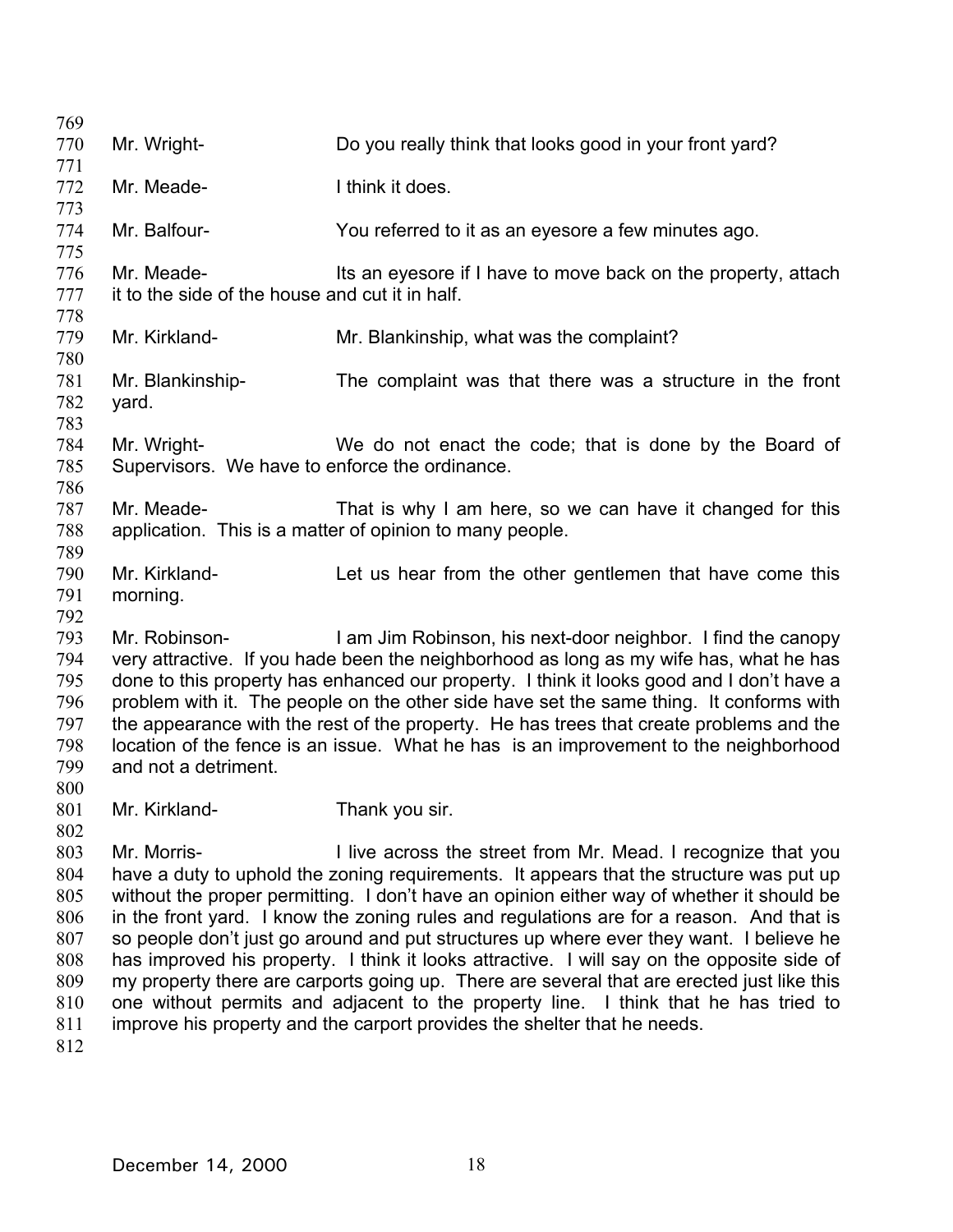813 814 815 816 817 818 819 820 821 822 823 824 825 826 827 828 829 830 831 832 833 834 835 836 837 838 839 840 841 842 843 844 845 846 847 848 849 850 851 852 853 854 855 856 857 858 Mr. Kirkland- Mr. Blankinship, you did take note that he said there are carports all over the neighborhood. If you would have someone cruise the neighborhood and see how many there are. Mr. Wright- This is not unusual; people do a lot of things. And until it comes to our attention, we can't do anything about it. Mr. Meade- I am not here to say what everyone else has. There are two in the immediate neighborhood. I am not issuing any complaints about that. I am here to ask the Board to issue me a variance for my structure. I have to shelter my motorcycle, 53 Mercury, my little truck and the lady of the house's vehicle. Mr. Kirkland- This shed that is in the rear yard, how big is that? Mr. Meade- I would say 20 x 15 feet, approximately. Mr. McKinney- Mr. Meade, do you have two sheds in the rear yard? Mr., Meade- There are two sheds together in the rear by the swimming pool. The other one is smaller and in the side yard. Mr. Kirkland- So you have 3 sheds in the yard. Mr. Meade- Yes sir. One is a workout shed; the other sheds are used for storage. Mr. McKinney- When did you erect this carport? Mr. Meade- Sometime in July. Mr. Kirkland- Any other questions by Board Members? Anyone else wish to speak on this case? If not that concludes the case. Upon a motion by Mr. Wright, seconded by Mr. McKinney, the Board **denied A-123- 2000.** The Board **denied** the request as it found from the evidence presented that authorizing this variance would be of substantial detriment to adjacent property or would materially impair the purpose of the zoning regulations. Affirmative: Balfour, Kirkland, McKinney, Nunnally, Wright 5 Negative: 0 Absent: 0 **A -126-2000 ANTHONY DI IORIO** requests a variance from Section 24-41(e) of Chapter 24 of the County Code to build a screened porch at 2008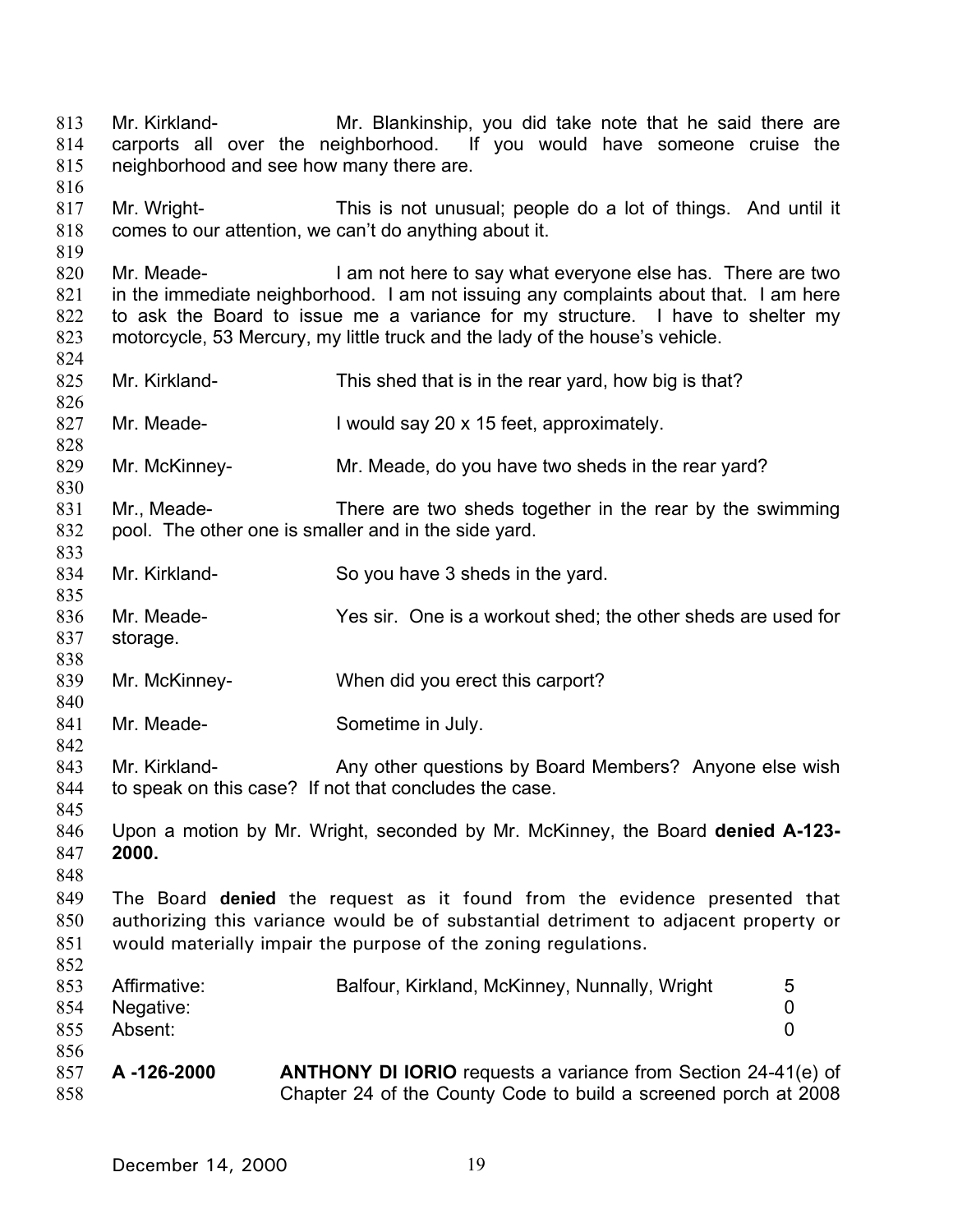859 860 861 862 863 864 865 866 867 868 869 870 871 872 873 874 875 876 877 878 879 880 881 882 883 884 885 886 887 888 889 890 891 892 893 894 895 896 897 898 899 900 901 902 903 904 Rocky Point Parkway (Stony Run at Raintree) (Tax Parcel 67-5-C-12), zoned RTH, Residential Townhouse District (Tuckahoe). The rear yard setback is not met. The applicant has 25.5 feet rear yard setback, where the Code requires 30.0 feet rear yard setback. The applicant requests a variance of 4.5 feet rear yard setback. Mr. Kirkland - Is there anyone else to speak on this case? If not, would you raise your right hand and be sworn in? Mr. Blankinship - Do you swear that the testimony you are about to give is the truth, the whole truth, and nothing but the truth, so help you God? Mr. Anthony Di Iorio - Ido. Mr. Kirkland - Would you state your name for the record, please? Mr. Di Iorio - Iam Anthony Di Iorio. Mr. Kirkland - Have all of your notices been turned in according to County Code? Mr. Di Iorio - Yes sir. Mr. Kirkland - Thank you, sir. If you would, state your case. Mr. Di Iorio **We have a deck that we would like to cover and create a** screened porch. This is something we have wanted to do for several years. WE have discussed this with all of our neighbors, especially the adjacent property owners on the side and in the rear. They have no objections to this proposal. Mr. Kirkland- You are not extending the square footage, you are just enclosing the existing deck. Mr. Di Iorio-<br>
Exactly. Mr. Wright- How would you describe the shape of your lot? Mr. Di Iorio- **It is a corner lot.** The main problem arises because the rear property line is not parallel to the rear of the house. It infringes on that rear corner. If we want to cover that deck, we encroach into the rear yard setback. This deck is the original deck constructed with the house. Mr. Balfour- **IS there a house behind your house.** Mr. Di Iorio- Yes.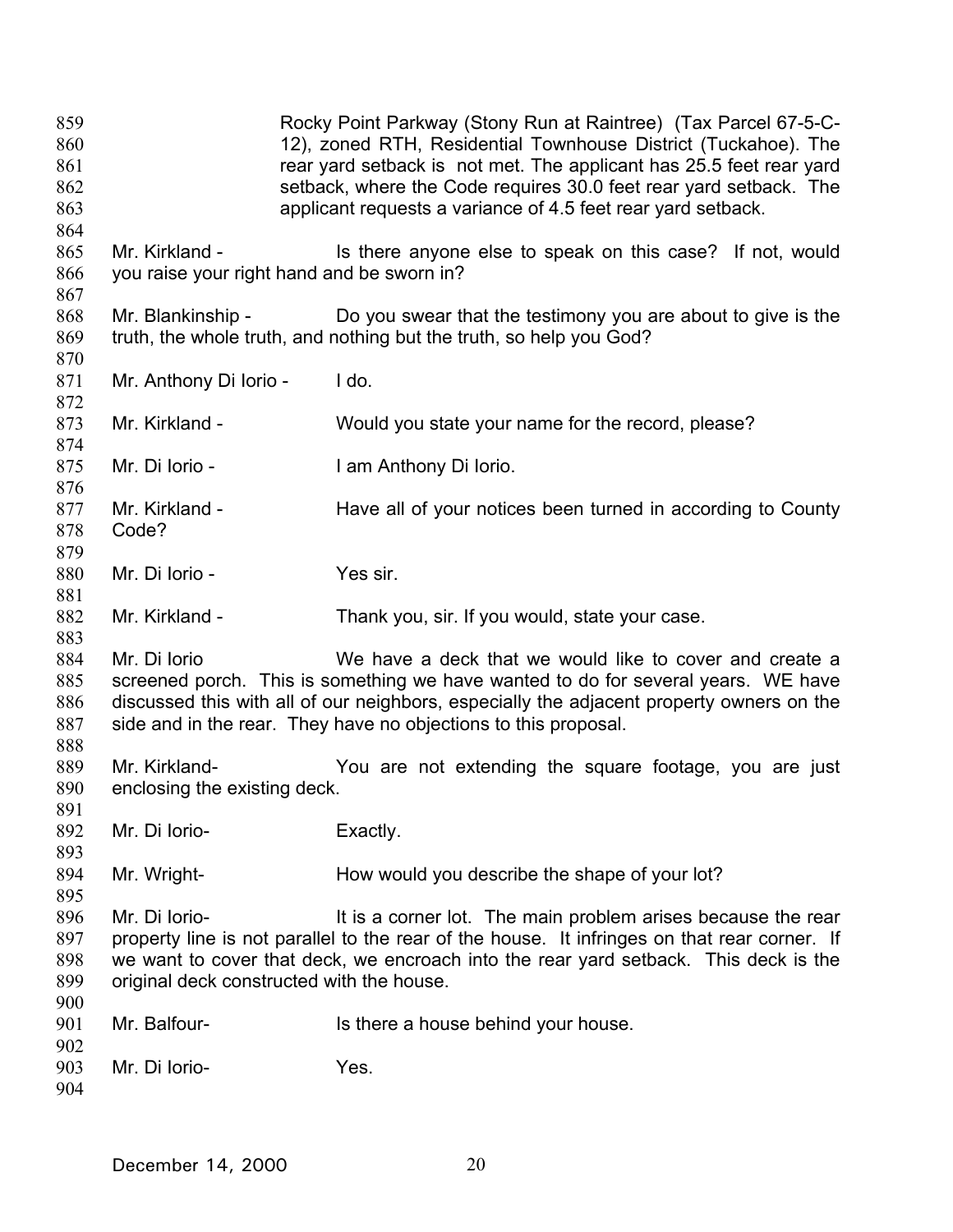| 905<br>906                                                                | Mr. Balfour-                              | What kind of buffer do you have in the rear?                                                                                                                                                                                                                                                                                                                                                                                                                                                                                                                                                                                      |      |
|---------------------------------------------------------------------------|-------------------------------------------|-----------------------------------------------------------------------------------------------------------------------------------------------------------------------------------------------------------------------------------------------------------------------------------------------------------------------------------------------------------------------------------------------------------------------------------------------------------------------------------------------------------------------------------------------------------------------------------------------------------------------------------|------|
| 907                                                                       | Mr. Di Iorio-                             | We have planted some Leyland cypress to act as a screen.                                                                                                                                                                                                                                                                                                                                                                                                                                                                                                                                                                          |      |
| 908<br>909<br>910<br>911                                                  | Mr. Kirkland-<br>that concludes the case. | Any other questions? Anyone else wish to speak? If not                                                                                                                                                                                                                                                                                                                                                                                                                                                                                                                                                                            |      |
| 912<br>913<br>914<br>915                                                  | conditions:                               | Upon a motion by Mr. Balfour, seconded by Mr. Wright, the Board of Zoning Appeals<br>granted the request for the above-referenced variance subject to the following                                                                                                                                                                                                                                                                                                                                                                                                                                                               |      |
| 916<br>917<br>918<br>919                                                  | 1.                                        | Only the improvements shown on the plan filed with the application may be<br>constructed pursuant to this approval. Any additional improvements shall comply with<br>the applicable regulations of the County Code.                                                                                                                                                                                                                                                                                                                                                                                                               |      |
| 920<br>921<br>922<br>923                                                  |                                           | The Board granted this request, as it found from the evidence presented, that<br>authorizing this variance will not be of substantial detriment to adjacent property and will<br>not materially impair the purpose of the zoning regulations.                                                                                                                                                                                                                                                                                                                                                                                     |      |
| 924<br>925<br>926                                                         | Affirmative:<br>Negative:<br>Absent:      | Balfour, Kirkland, McKinney, Nunnally, Wright<br>5<br>$\mathbf 0$<br>$\overline{0}$                                                                                                                                                                                                                                                                                                                                                                                                                                                                                                                                               |      |
|                                                                           |                                           |                                                                                                                                                                                                                                                                                                                                                                                                                                                                                                                                                                                                                                   |      |
| 927<br>928<br>929<br>930<br>931<br>932<br>933<br>934<br>935<br>936<br>937 | A-127-2000                                | <b>MARK AND MICHELLE DEERING request a variance from</b><br>Section24-95(b)(8) of Chapter 24 of the County Code to build a<br>single family dwelling at 1000 Scott Road (Garden City)<br>Parcel 53-6-40-14), zoned A-1, Agricultural District (Fairfield). The<br>lot width requirement and total lot area requirement are not met.<br>The applicants have 28,488 square feet of total lot area, and 100<br>feet of lot width, where the Code requires 30,000 square feet of<br>total lot area and 150 feet of lot width. The applicants request<br>variances of 1,512 square feet of total lot area and 50 feet of lot<br>width. | (Tax |
| 938<br>939<br>940                                                         | Mr. Kirkland -                            | Is there anyone else to speak on this case? If not, would<br>you raise your right hand and be sworn in?                                                                                                                                                                                                                                                                                                                                                                                                                                                                                                                           |      |
| 941<br>942<br>943                                                         | Mr. Blankinship -                         | Do you swear that the testimony you are about to give is the<br>truth, the whole truth, and nothing but the truth, so help you God?                                                                                                                                                                                                                                                                                                                                                                                                                                                                                               |      |
| 944<br>945<br>946                                                         | Mr. Glen Gooding -                        | I do.                                                                                                                                                                                                                                                                                                                                                                                                                                                                                                                                                                                                                             |      |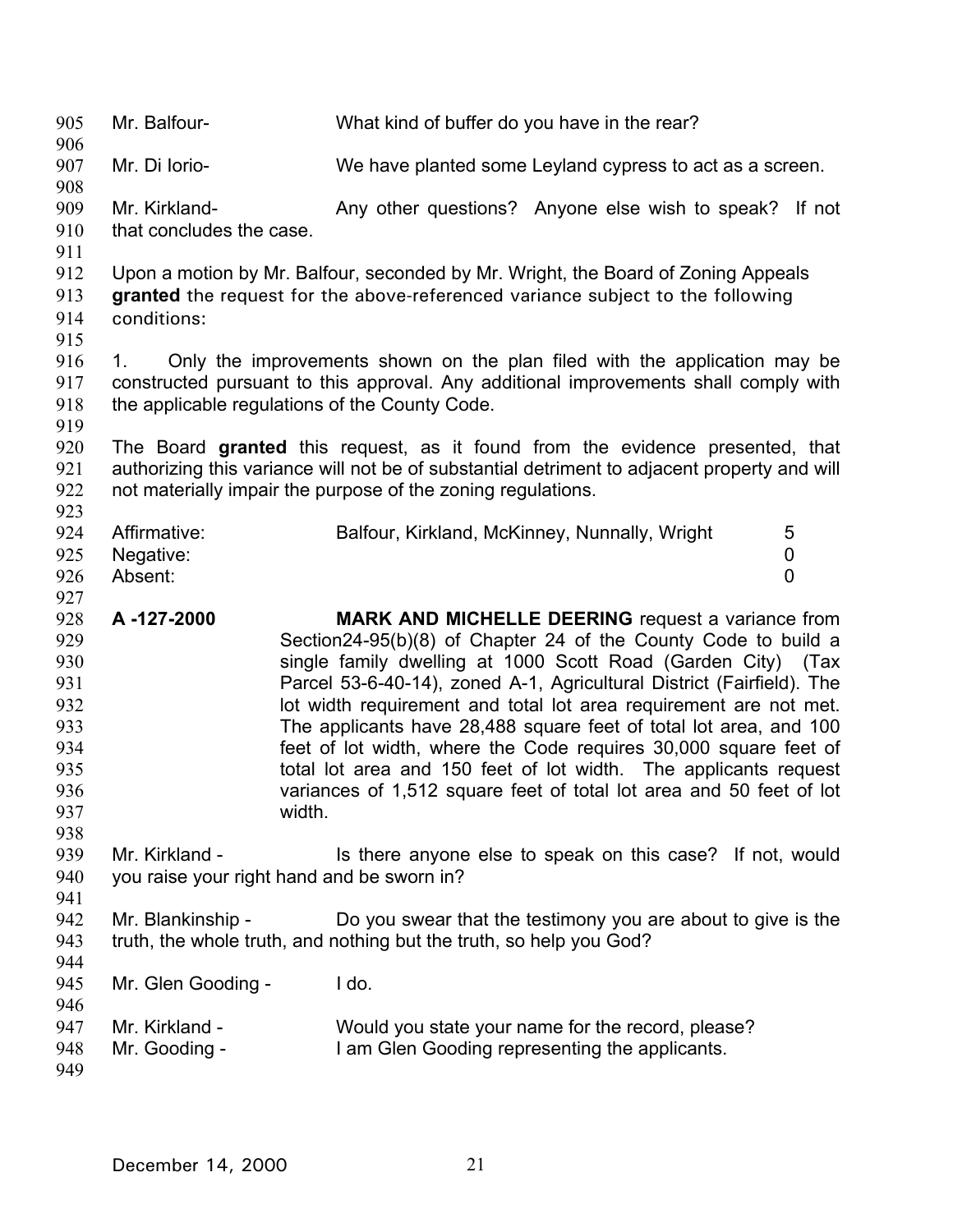950 951 952 953 954 955 956 957 958 959 960 961 962 963 964 965 966 967 968 969 970 971 972 973 974 975 976 977 978 979 980 981 982 983 984 985 986 987 988 989 990 991 992 993 Mr. Kirkland - Have all of your notices been turned in according to County Code? Mr. Gooding - Yes sir. Mr. Kirkland - Thank you, sir. If you would, state your case. Mr. Gooding- The owners purchased this lot within the last year. They were under the impression that a variance was not needed to construct a house on this property. Now they have contracted with my company, and upon the Boards approval they will be able to enjoy the custom home. The site has an old house on it. It is not habitable. The intention is to place the house behind the site of the existing house. The surrounding properties are zoned R-3, and the granted of this variance would be in keeping with the size of those. The A-1 zoning does not allow us to build a house without this variance. We do have a septic permit, and will be using public water. This would make a very nice home site. We are asking the Board to consider it for approval. Mr. Wright- You said it would be connected to public water? Mr. Gooding-<br>
Yes sir. Mr. Kirkland- Mr. Blankinship, this other house that is adjoining this property, is that the only structure on the parcel? Mr. Blankinship- Yes sir. Mr. McKinney- Mr. Gooding, do you have a problem with a condition that requires you to demolish the exiting dwelling on the property? Mr. Gooding-<br>
No sir, not at all. Mr. Kirkland- When they purchased the property, why did they have the impression that they could build a new house? Mr. Gooding- They were represented by the seller, who is now deceased, that it was a buildable site. Besides that, there seems to be an error on the tax assessors' records, which shows the property as R-3. Although, zoning states it is A-1. Without, due representation when they purchased the lot, they went into the transaction with good faith that the lot was buildable. When we pursued it on their behalf, we discovered that a variance was needed. Mr. Kirkland- **Any one else have any questions?** Anyone else wish to speak on this case? If not that concludes the case.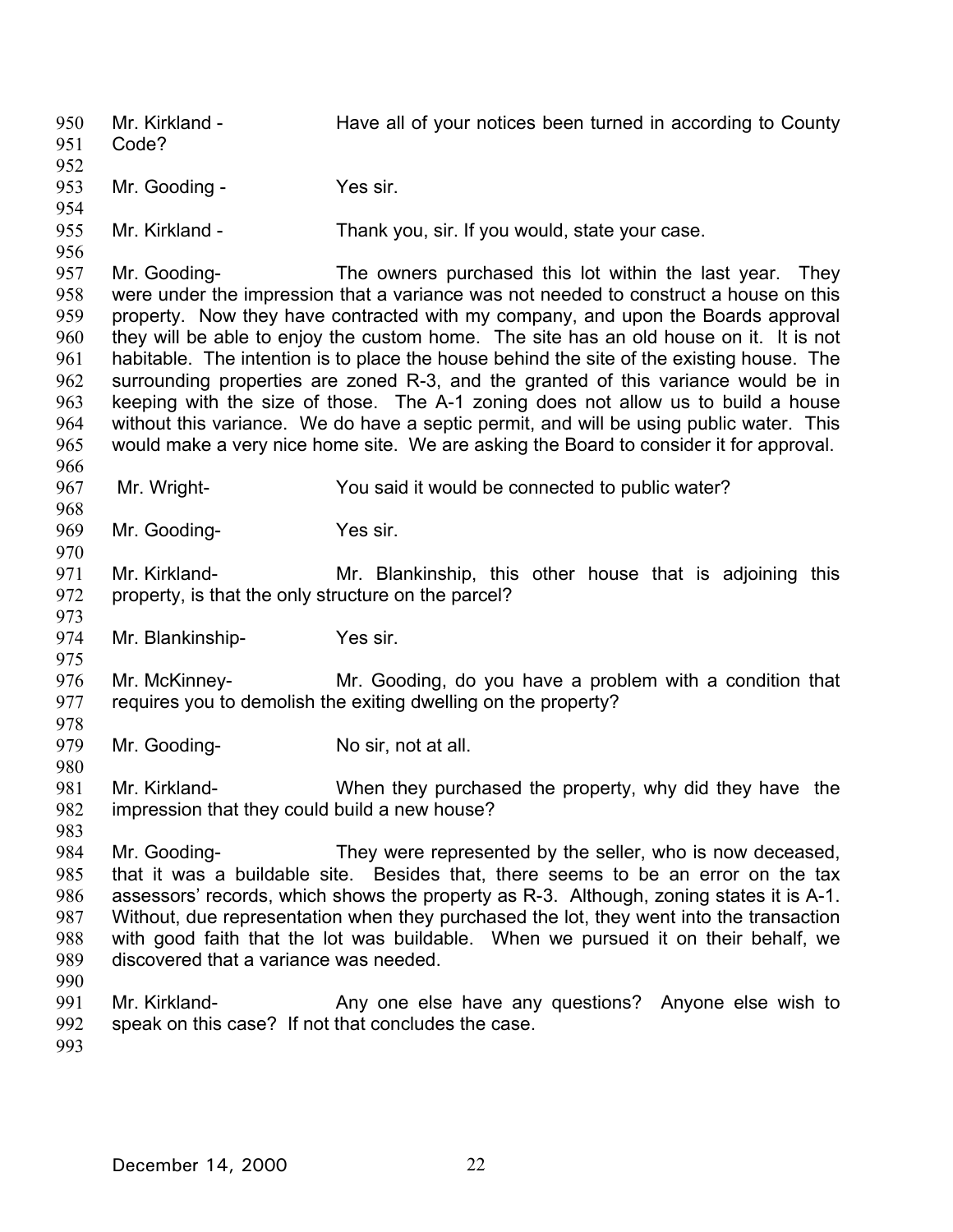994 995 996 997 998 999 1000 1001 1002 1003 1004 1005 1006 1007 1008 1009 1010 1011 1012 1013 1014 1015 1016 1017 1018 1019 1020 1021 1022 1023 1024 1025 1026 1027 1028 1029 1030 1031 1032 1033 1034 1035 Upon a motion by Mr. McKinney, seconded by Mr. Wright, the Board of Zoning Appeals **granted** your request for the above-referenced variance subject to the following conditions: 1. Only the improvements shown on the plan filed with the application may be constructed pursuant to this approval. Any additional improvements shall comply with the applicable regulations of the County Code. 2. If land disturbance will exceed 2,500 square feet, the requirements of Chapter 10 of the County Code apply. At the time of building permit application, the applicant shall submit the necessary information to the Department of Public Works, to ensure compliance with the requirements of the Chesapeake Bay Preservation Act and the code requirements for water quality standards. 3. Approval of this request does not imply that a building permit will be issued. Building permit approval is contingent on Health Department requirements, including, but not limited to, soil evaluation for a septic drainfield and reserve area, and approval of a well location. 4. The existing structure shall be demolished and removed before a certificate of occupancy is issued for the new dwelling. The Board **granted** this request, as it found from the evidence presented, that authorizing this variance will not be of substantial detriment to adjacent property and will not materially impair the purpose of the zoning regulations. Affirmative: Balfour, Kirkland, McKinney, Nunnally, Wright 5 Negative: 0 Absent: 0 On a motion by Mr. Nunnally, seconded by Mr. Balfour, the Board approved minutes of the May 22, 2000 meeting of the Henrico County Board of Zoning Appeals. On a motion by Mr. Balfour, seconded by Mr. Wright, the Board approved minutes of the June 22, 2000 meeting of the Henrico County Board of Zoning Appeals. There being no further business and on a motion by Mr. Nunnally, seconded by Mr. Balfour, the Board adjourned until January 25, 2001. Richard Kirkland, Chairman